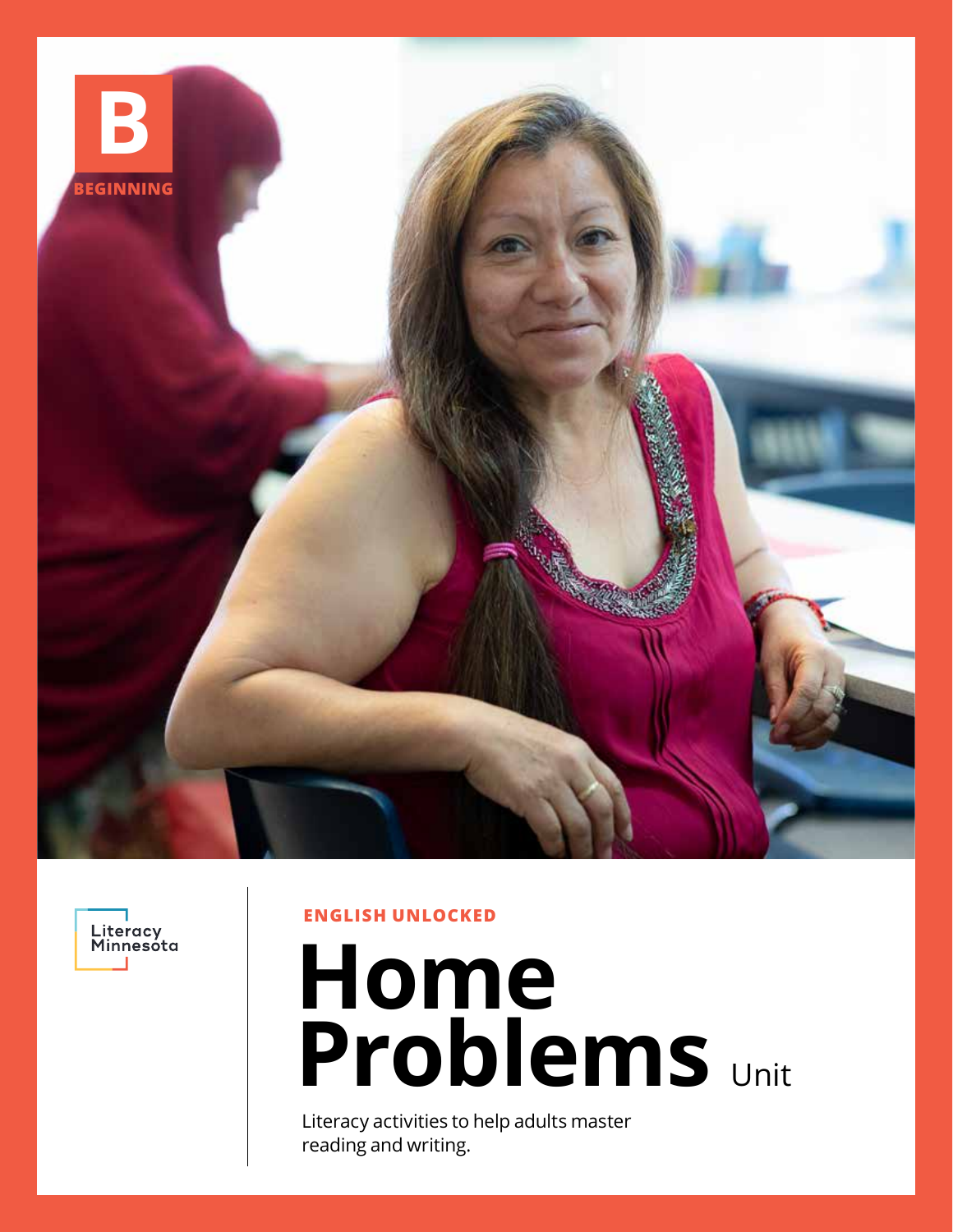## **Home Problems**

#### **TALK ABOUT PROBLEMS IN YOUR HOME.**

We will learn to ask questions. We will learn to answer questions.



Do you have problems in your house or<br>apartment?

apartment? The Massem of the Yes, I have problems in my home.



No, I <u>don't have</u> any problems.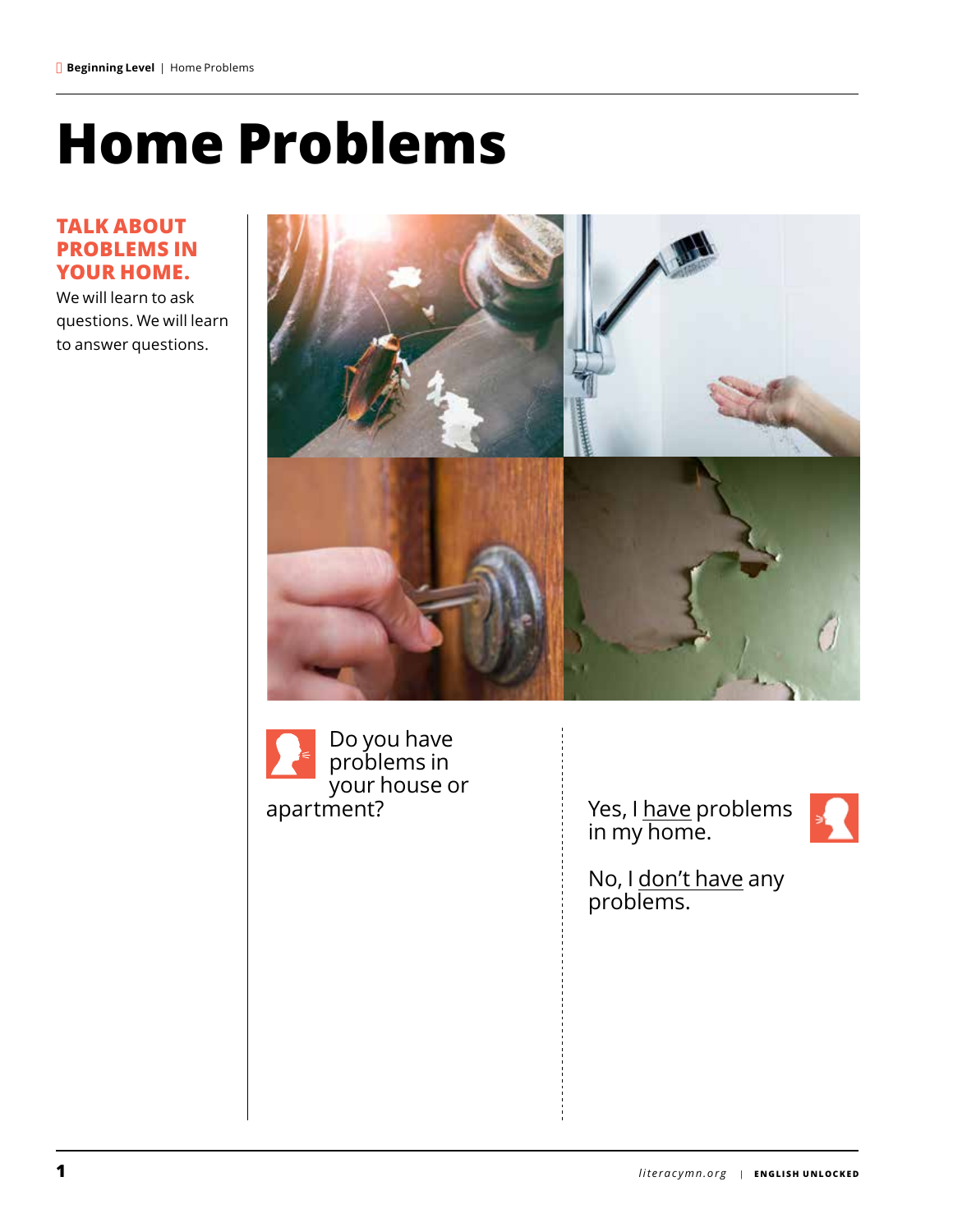### **New Words**

**WE WILL LEARN NEW WORDS AND SENTENCES ABOUT PROBLEMS IN A HOME.**

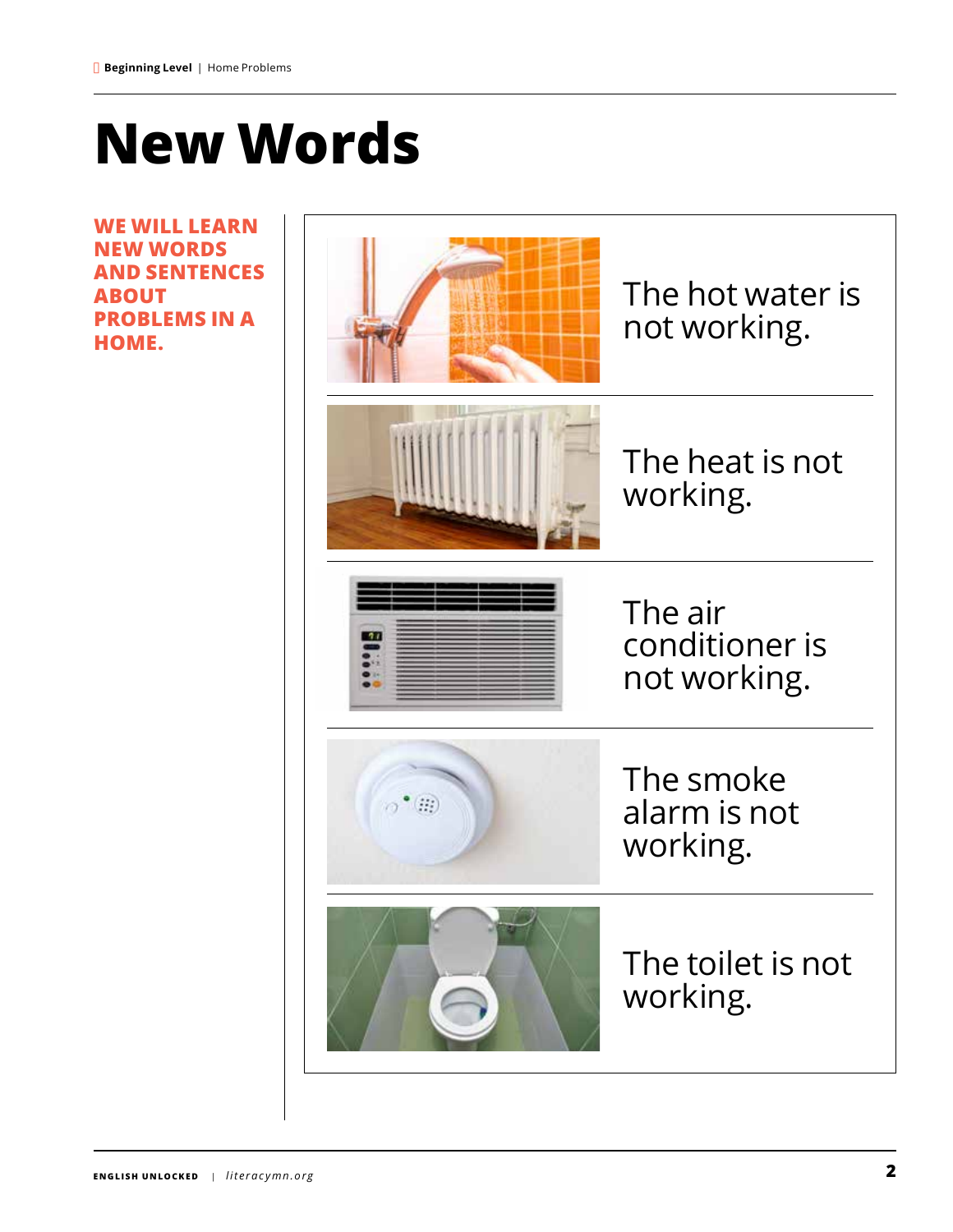### **Grammar Patterns**

**WE WILL WRITE SENTENCES AND LEARN TO TALK ABOUT PROBLEMS IN YOUR HOME.**

| What's the problem? |                                        |
|---------------------|----------------------------------------|
|                     | The air conditioner<br>is not working. |
| <b>Practice:</b>    |                                        |
|                     |                                        |
|                     |                                        |
|                     |                                        |
|                     |                                        |
|                     |                                        |
|                     |                                        |
|                     |                                        |
|                     |                                        |

 $\overline{\phantom{a}}$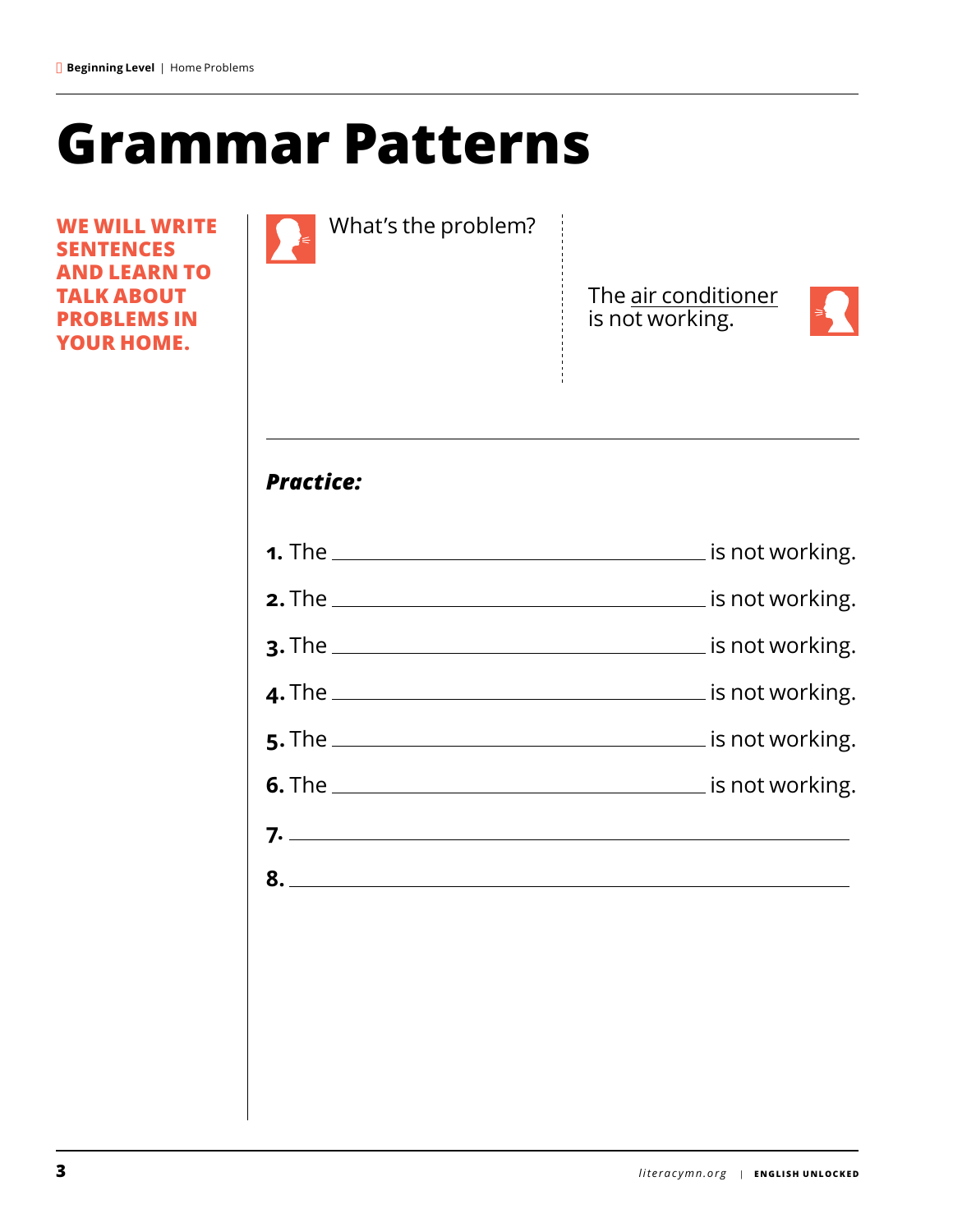### **Conversation**

**WE WILL LEARN HOW TO TALK ABOUT PROBLEMS IN YOUR HOME.**

| Hello?                        | Hi. My name is                                        |
|-------------------------------|-------------------------------------------------------|
| Hello. What's the<br>problem? |                                                       |
|                               | My heat is not<br>working. Can you fix<br>it?         |
| Yes, I can do it<br>tomorrow. | Thank you.                                            |
|                               | Goodbye.                                              |
|                               |                                                       |
|                               | <b>Vocabulary:</b>                                    |
|                               | hot water<br>air conditioner<br>smoke alarm<br>toilet |
|                               |                                                       |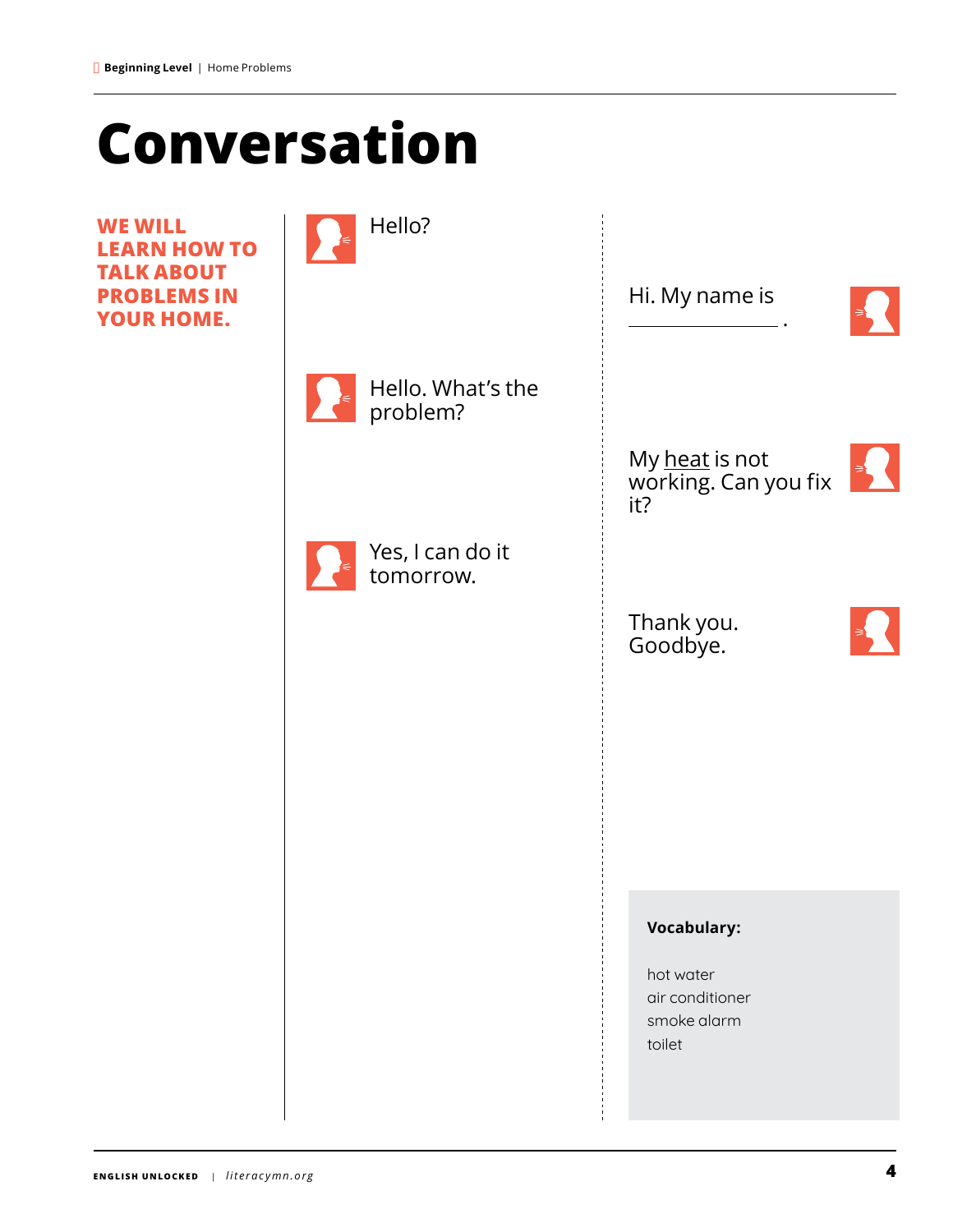## **My Information**

| <b>WE WILL LEARN</b><br><b>HOW TO TELL</b>            |                                                                                                                  |
|-------------------------------------------------------|------------------------------------------------------------------------------------------------------------------|
| <b>SOMEONE</b><br>YOUR CONTACT<br><b>INFORMATION.</b> |                                                                                                                  |
|                                                       | <u> 1989 - Johann Stoff, amerikansk politiker (d. 1989)</u>                                                      |
|                                                       | <b>I WILL REPEAT.</b>                                                                                            |
|                                                       |                                                                                                                  |
|                                                       |                                                                                                                  |
|                                                       | and the control of the control of the control of the control of the control of the control of the control of the |
|                                                       |                                                                                                                  |
|                                                       |                                                                                                                  |
|                                                       |                                                                                                                  |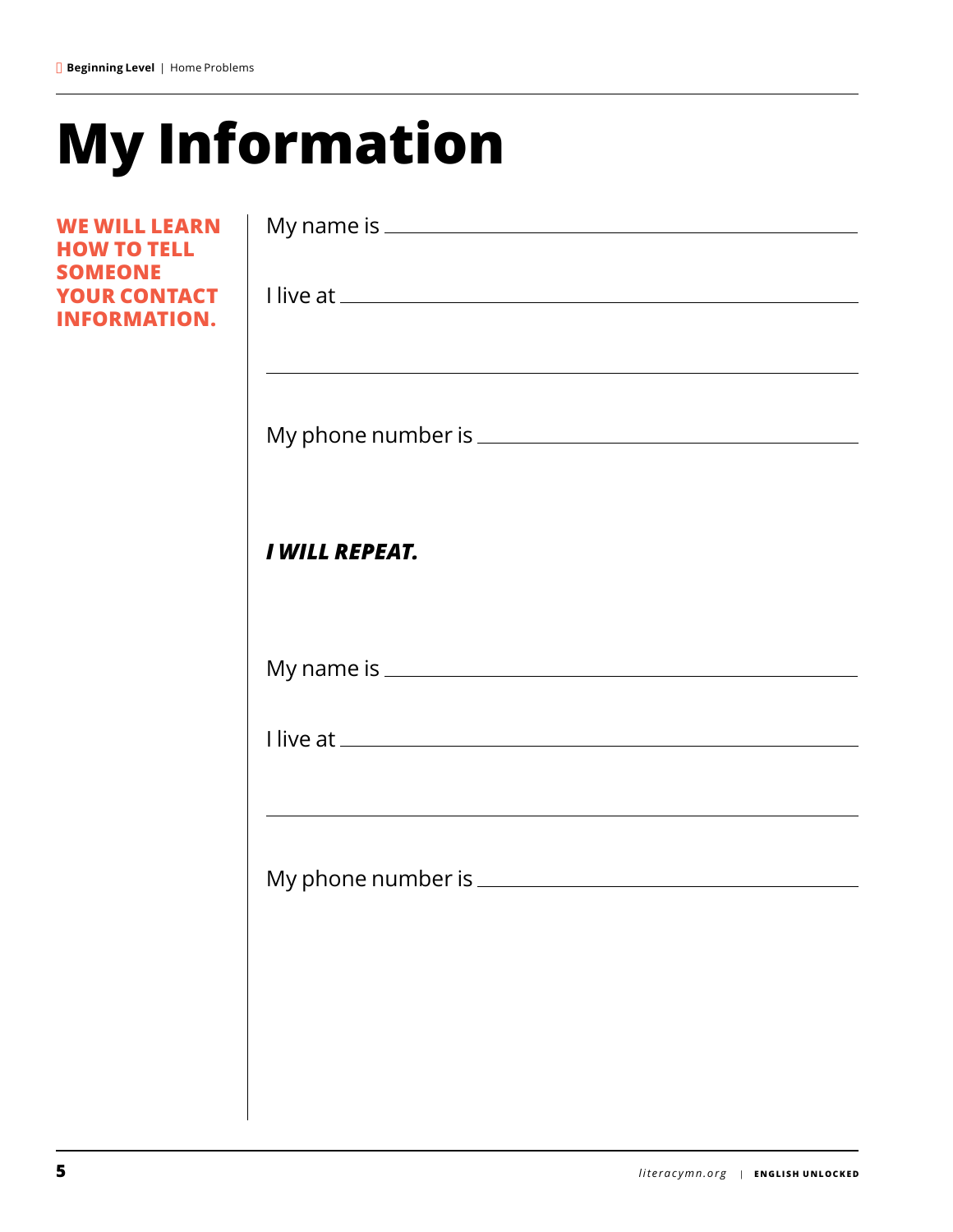## **Letter Sounds and Words**

т

т

#### **WE WILL LEARN TO READ AND SPELL NEW WORDS.**

 $\Gamma$ 

| Write the missing letter              | <b>Syllables</b> | Copy and say the word |
|---------------------------------------|------------------|-----------------------|
| 1. $\equiv$ ater                      |                  |                       |
| $2.$ ___ orking                       |                  |                       |
| $3.$ $\rule{0.1em}{0.15mm}$ eat       |                  |                       |
| $4.$ _ moke                           |                  |                       |
| $5.$ $air$<br>_ onditioner            |                  |                       |
| $6.$ $\qquad$ ot                      |                  |                       |
| $7.$ alar $\_\_$                      |                  |                       |
| <b>8.</b> toile <u>__</u>             |                  |                       |
| <b>9.</b> ho $\_\_$                   |                  |                       |
| 10. $probe$ <sub><math>-</math></sub> |                  |                       |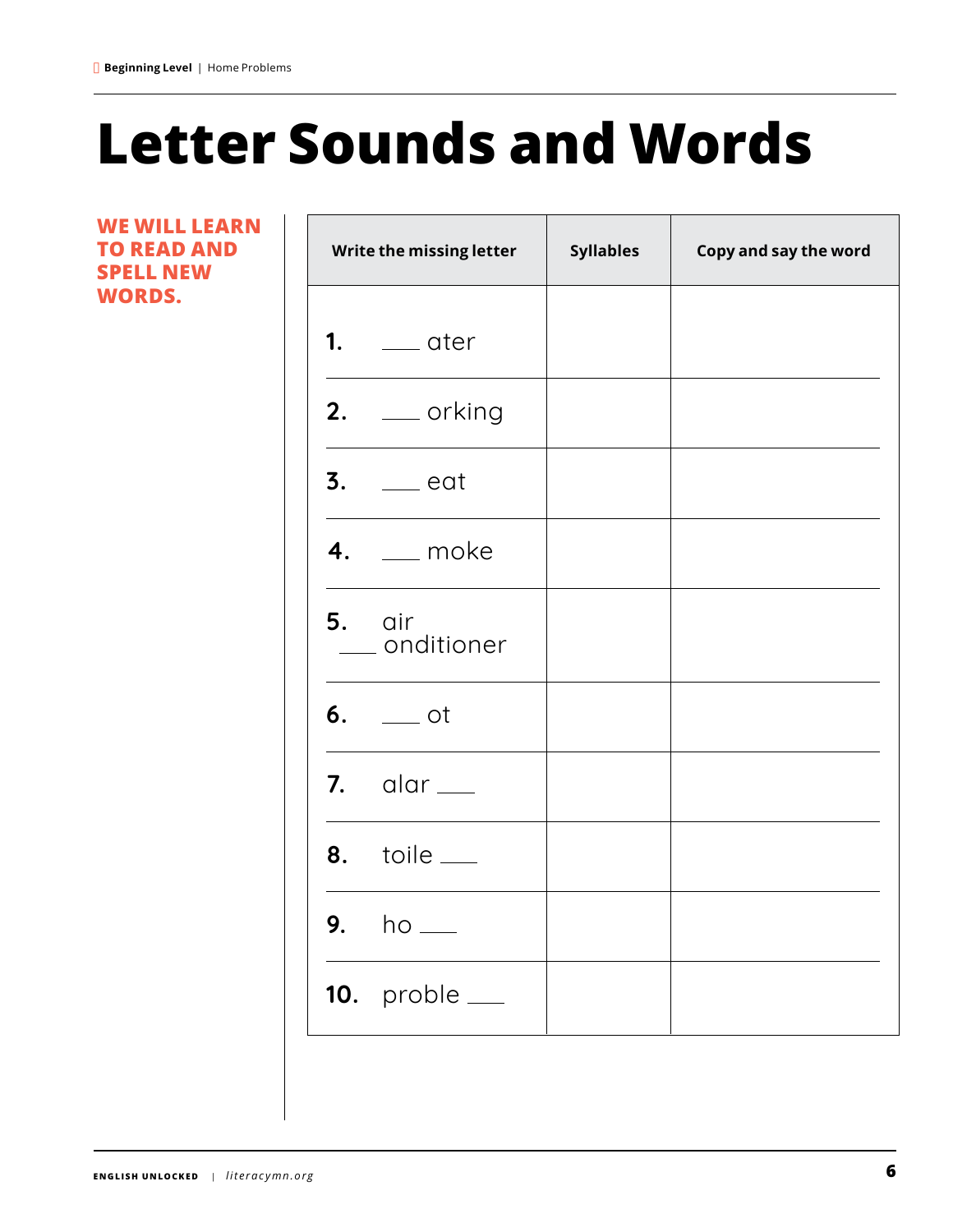### **Get Ready to Read**

**WE WILL LEARN NEW WORDS. WE LL PRACTICE ASKING QUESTIONS ABOUT WORDS.**



#### **Look at the pictures.**

- What do you see?
- Do you have an alarm in your home?
- What sound does it make?
- **QUESTION:** What does **noise** mean? **ANSWER:** A sound you can hear with your ears. **QUESTION:** What does **beep** mean? **ANSWER:** The sound a smoke alarm makes. **QUESTION:** What does **smoke alarm** mean? **ANSWER:** A machine that beeps when there is smoke.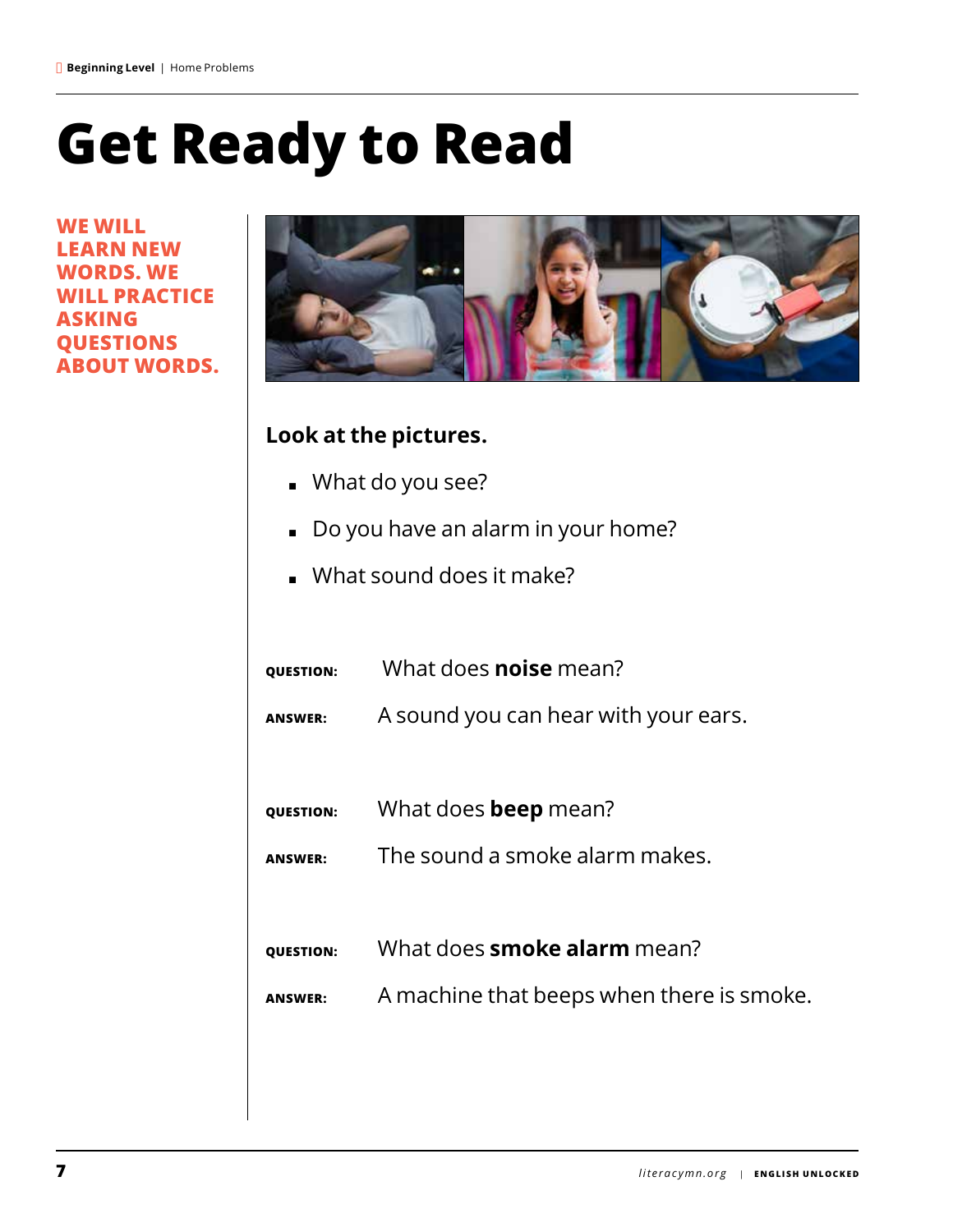## **Read for Meaning**

**WE WILL LEARN TO BE GOOD READERS. WE WILL TRY TO MAKE A PICTURE OF THE STORY.**

### *I Can't Sleep*

Mark lives in an apartment. He has a daughter. Her name is Margo.

Mark and Margo are sleeping. They hear a loud noise. BEEP, BEEP, BEEP. It is dark in the bedroom. Mark can't see. He turns on the light. Now it is quiet.

Mark and Margo go back to sleep. The noise starts again. BEEP, BEEP, BEEP. Mark turns on the light. He sees the smoke alarm. It is beeping! But there is no smoke. There is no fire. Mark doesn't understand. What's the matter?

All night the smoke alarm beeps. It starts, and it stops. It is hard to sleep. In the morning, Margo is very tired. Mark calls the apartment manager.

"I have a problem," Mark says.

"What's the matter?" asks the manager.

"My smoke alarm is broken. It is beeping, but there is no fire," Mark says.

"It needs a new battery," says the manager. "I can come tomorrow."

"It is hard to sleep," says Mark. "Please come today!"

**QUESTION:** What does mean?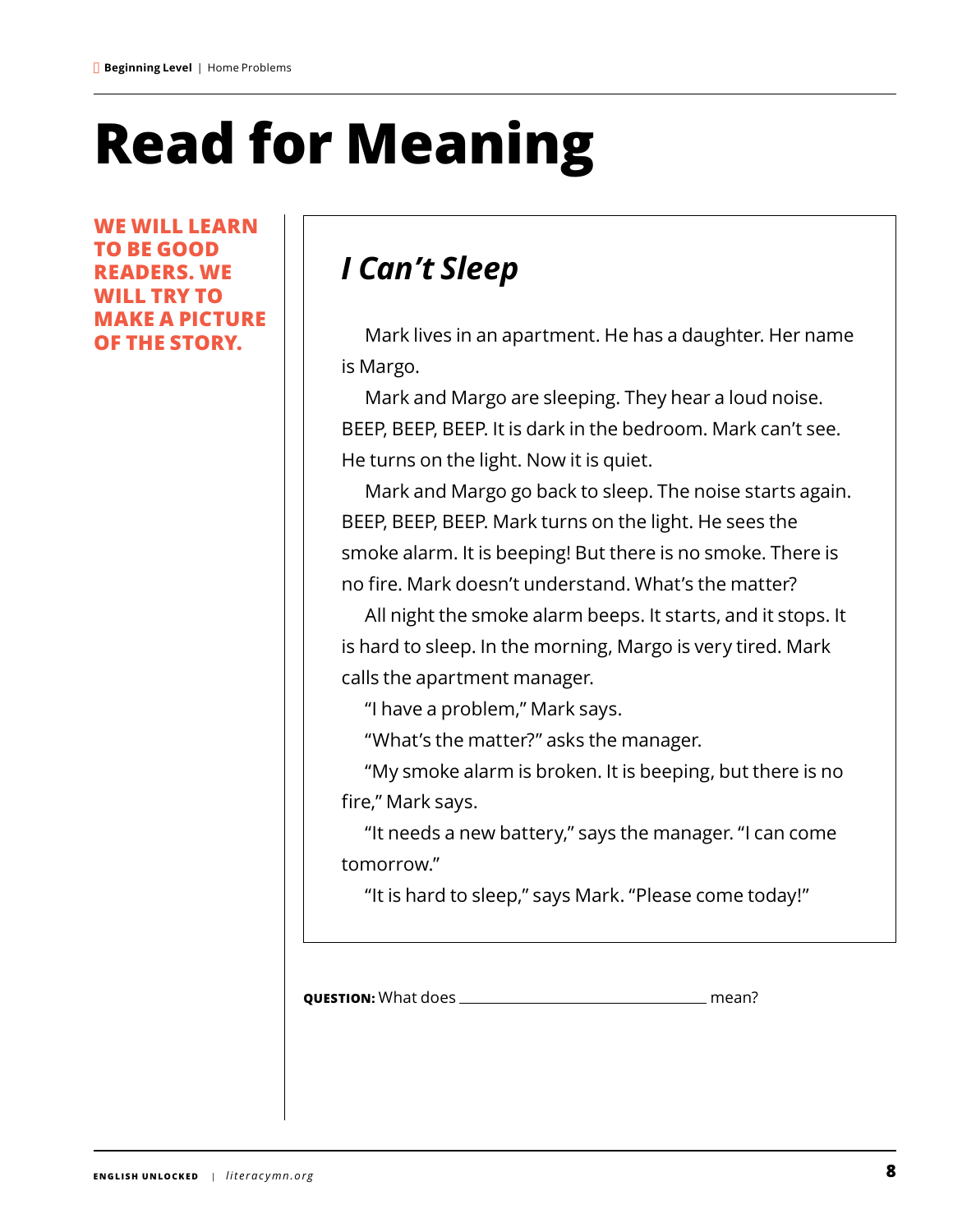## **Read for Details & Main Idea**

**WE WILL LOOK FOR INFORMATION IN THE TEXT.**

### **Write "YES" or "NO."**

| <b>1.</b> Is there a fire in the apartment?   |  |
|-----------------------------------------------|--|
| <b>2.</b> Is it difficult for Margo to sleep? |  |
| <b>3.</b> Is Margo Mark's son?                |  |
| 4. Is the smoke alarm beeping?                |  |

\_\_\_\_\_\_\_\_\_\_\_\_\_\_\_\_\_\_\_\_\_\_\_\_\_\_\_\_\_\_\_\_\_\_\_\_\_\_\_\_\_\_\_\_\_\_\_\_\_\_\_\_\_\_\_\_\_\_\_\_\_\_\_\_\_\_\_\_\_\_\_\_\_\_\_\_\_\_\_\_\_\_\_\_

\_\_\_\_\_\_\_\_\_\_\_\_\_\_\_\_\_\_\_\_\_\_\_\_\_\_\_\_\_\_\_\_\_\_\_\_\_\_\_\_\_\_\_\_\_\_\_\_\_\_\_\_\_\_\_\_\_\_\_\_\_\_\_\_\_\_\_\_\_\_\_\_\_\_\_\_\_\_\_\_\_\_\_\_

**5.** Will the manager bring a battery?

### **Write the answers.**

**1.** What is the problem?

### **Circle one answer.**

- **a.** This story is about **a fire**.
- **b.** This story is about **a broken smoke alarm**.
- **c.** This story is about **the apartment manager**.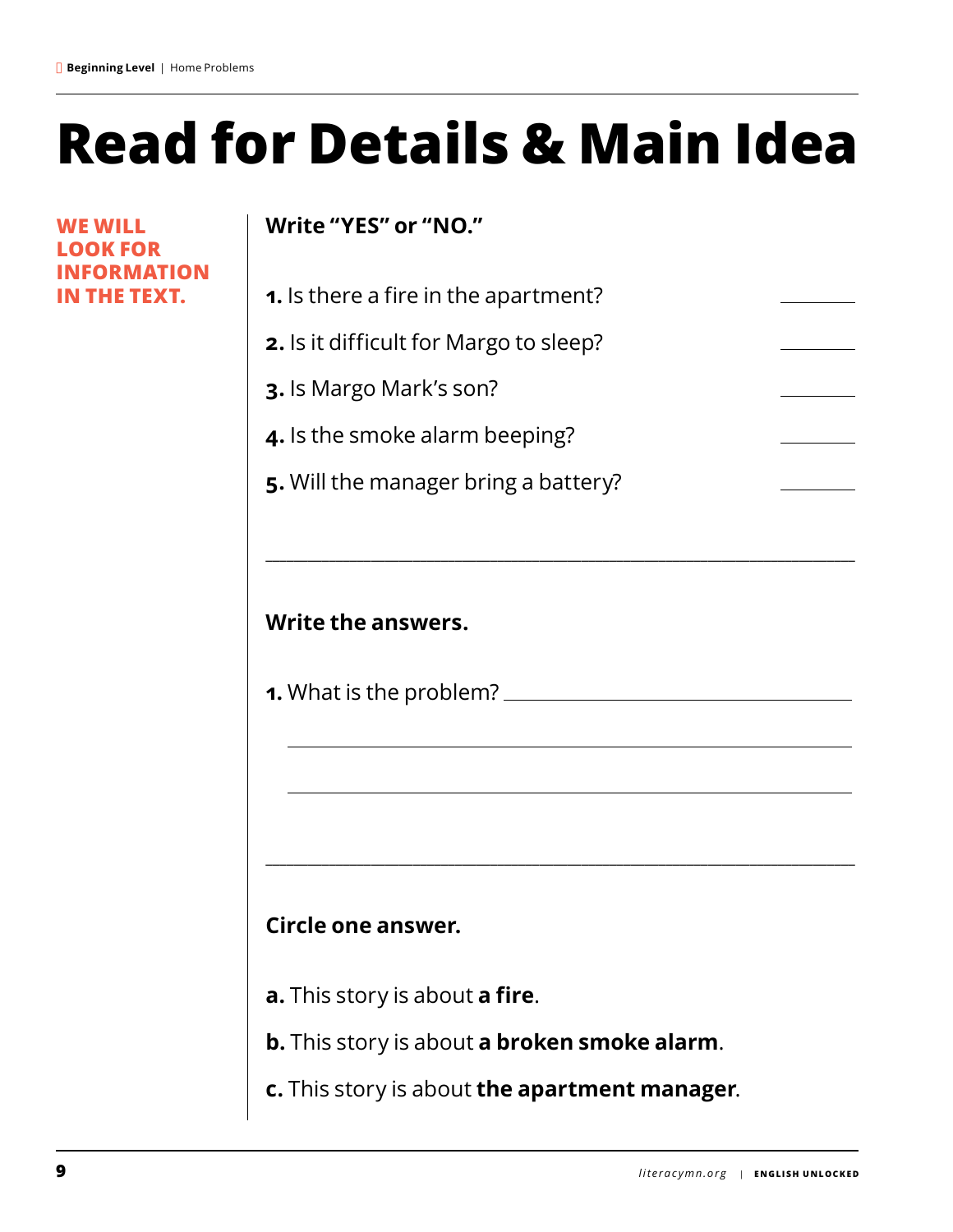## **Reading Test Practice**

**WE WILL PRACTICE TEST QUESTIONS. WE WILL TALK ABOUT BUILDING SCHEDULES.**

### Wild Wood Apartments

### **OFFICE HOURS**

**MONDAY - FRIDAY** . . . . . 9:00 am - 5:00 pm

**SATURDAY** . . . . . . . . . . 10:30 am - 3:00 pm

**SUNDAY**. . 12:00 pm – 4:00 pm

- **1.** What time does the office close on Tuesday?
	- **A.** 9:00 am
	- **B.** 5:00 pm
	- **C.** 3:00 pm
	- **D.** 4:00 pm
- **2.** When can you talk to someone in the office?
	- **A.** At 7:00 pm on Saturday
	- **B.** At 8:00 am on Friday
	- **C.** At 10:00 am on Sunday
	- **D.** 11:00 am on Monday

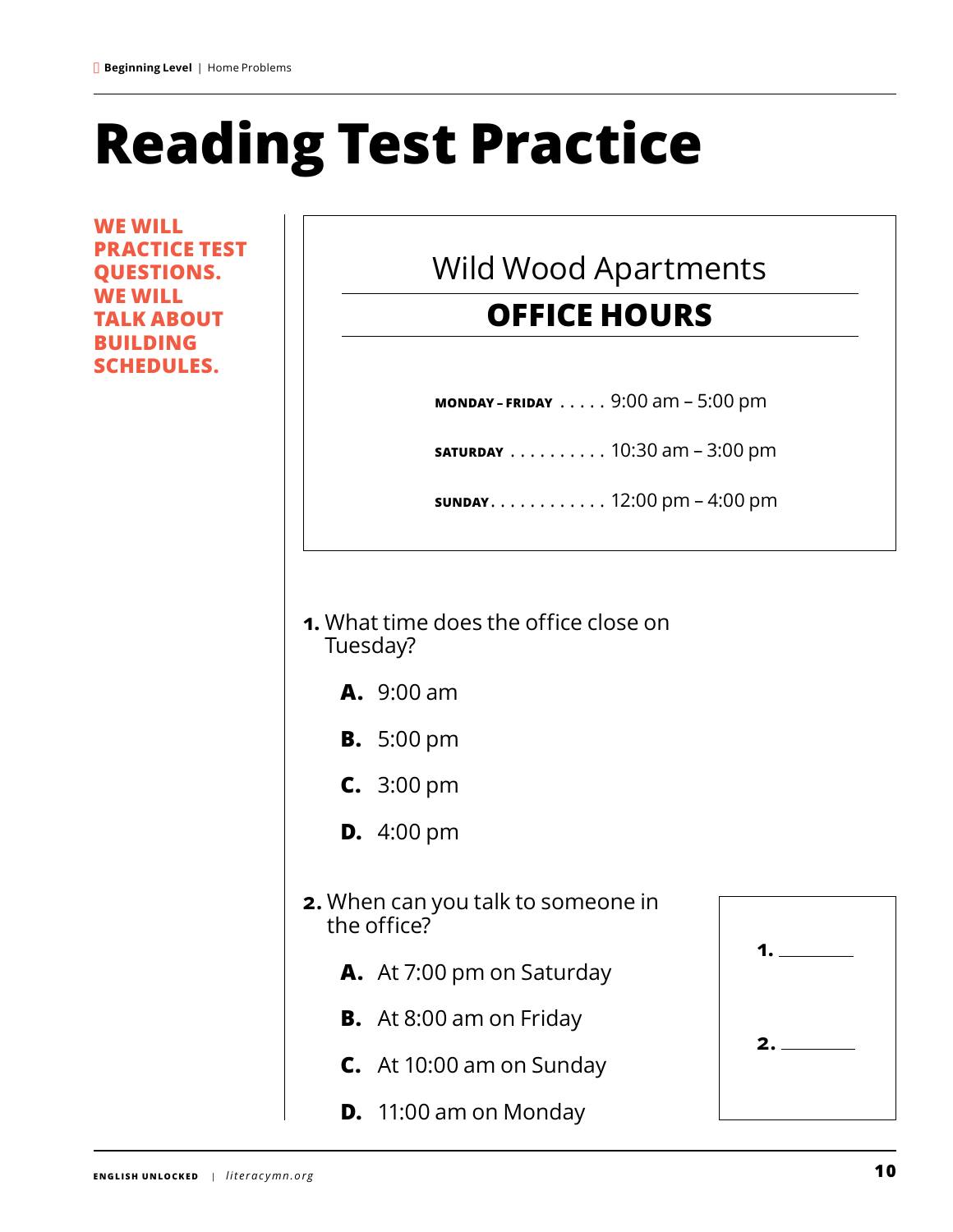## **Question Words**

**WE WILL LEARN QUESTION WORDS FOR TIME AND PLACE.**

| apartment       | bathroom    |  | today                    |
|-----------------|-------------|--|--------------------------|
| tomorrow        | house       |  | Monday                   |
| morning         | Dale Street |  | Dec. 12                  |
| 11:00           | bedroom     |  | kitchen                  |
|                 |             |  |                          |
| <b>Where?</b>   |             |  | <b>When?</b>             |
| Where $=$ place |             |  | When $=$ time, day, date |
|                 |             |  |                          |
|                 |             |  |                          |
|                 |             |  |                          |
|                 |             |  |                          |
|                 |             |  |                          |
|                 |             |  |                          |
|                 |             |  |                          |
|                 |             |  |                          |
|                 |             |  |                          |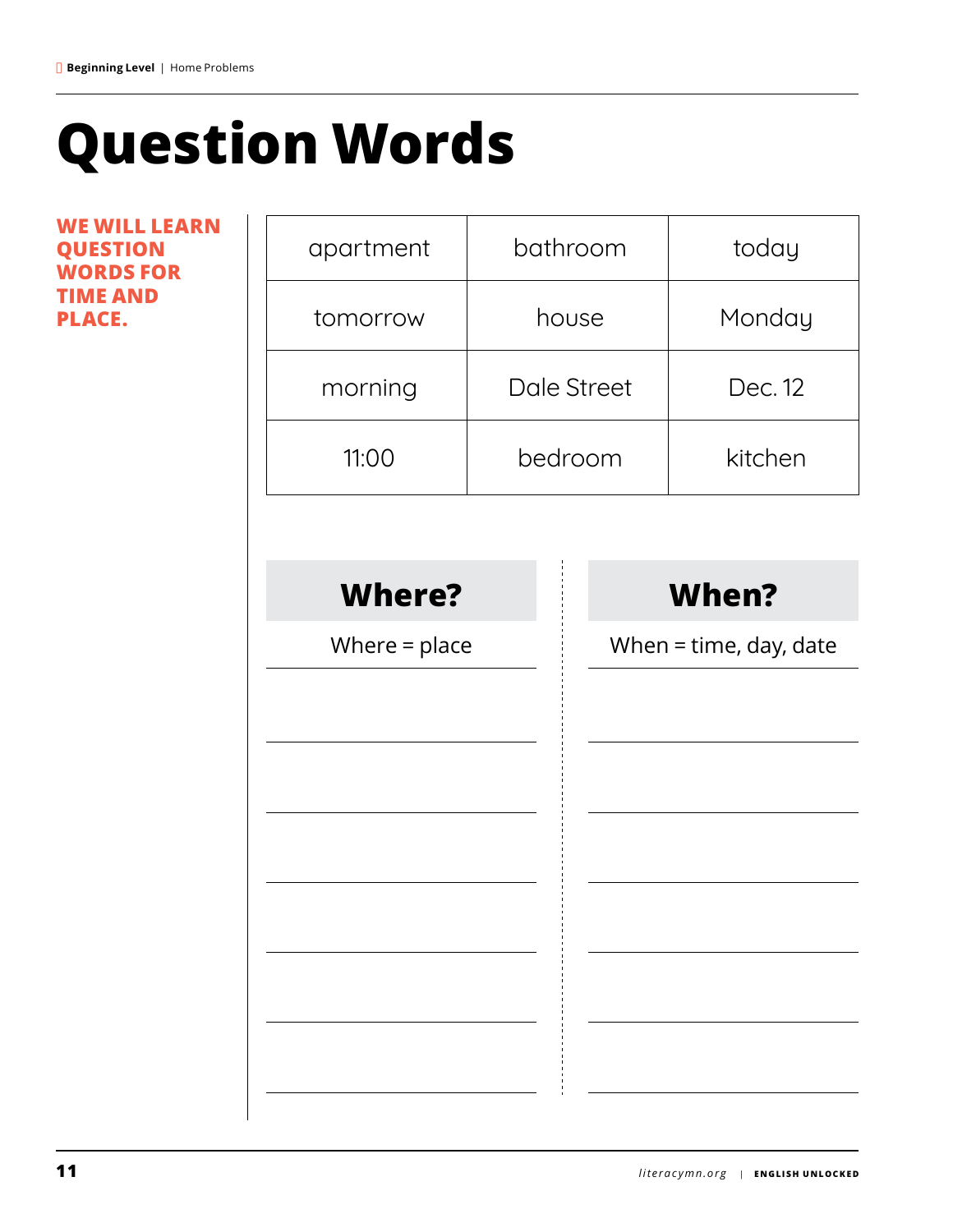### **New Words**

**WE WILL LEARN NEW WORDS AND SENTENCES ABOUT PROBLEMS IN A HOME.**

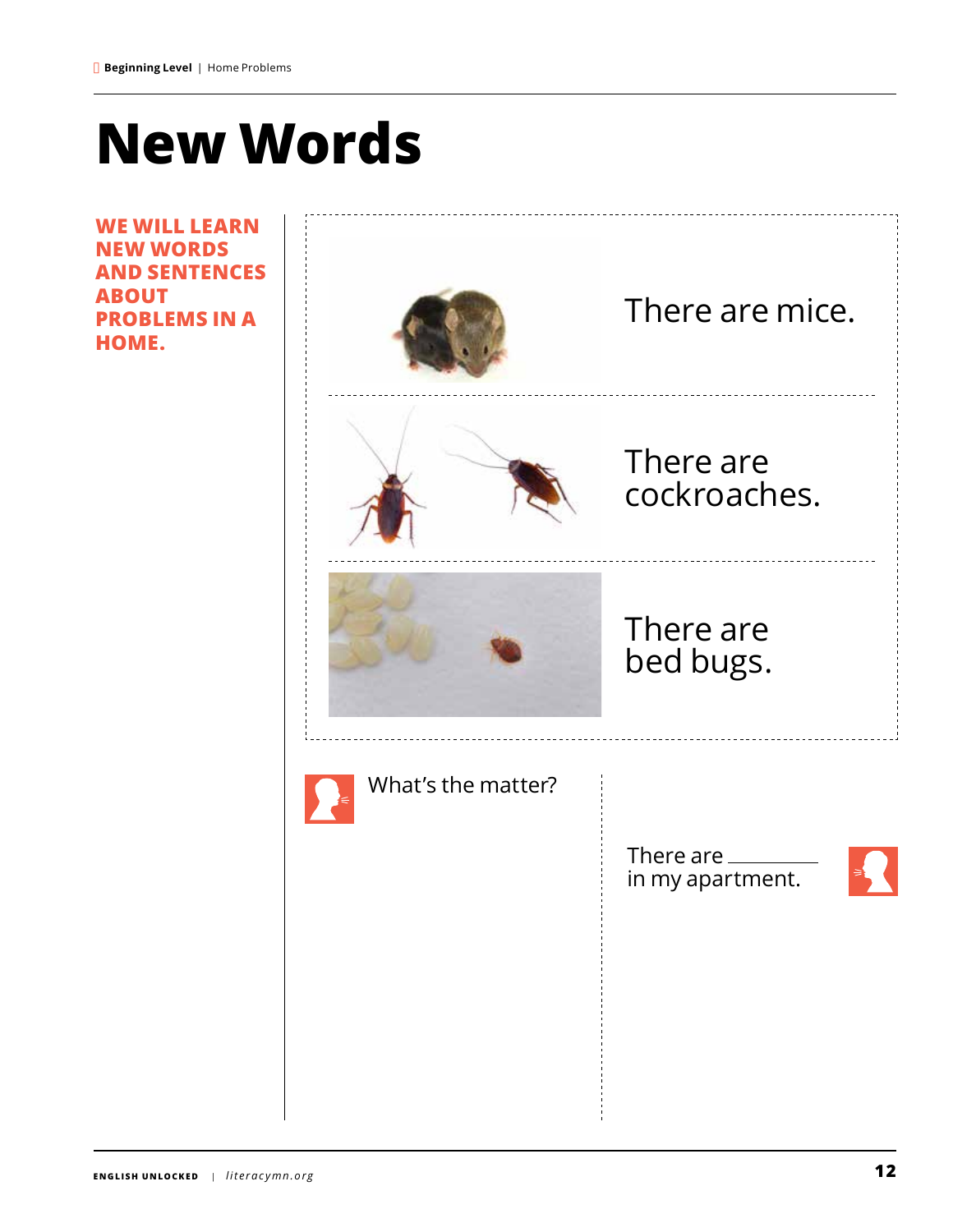## **Spell New Words**

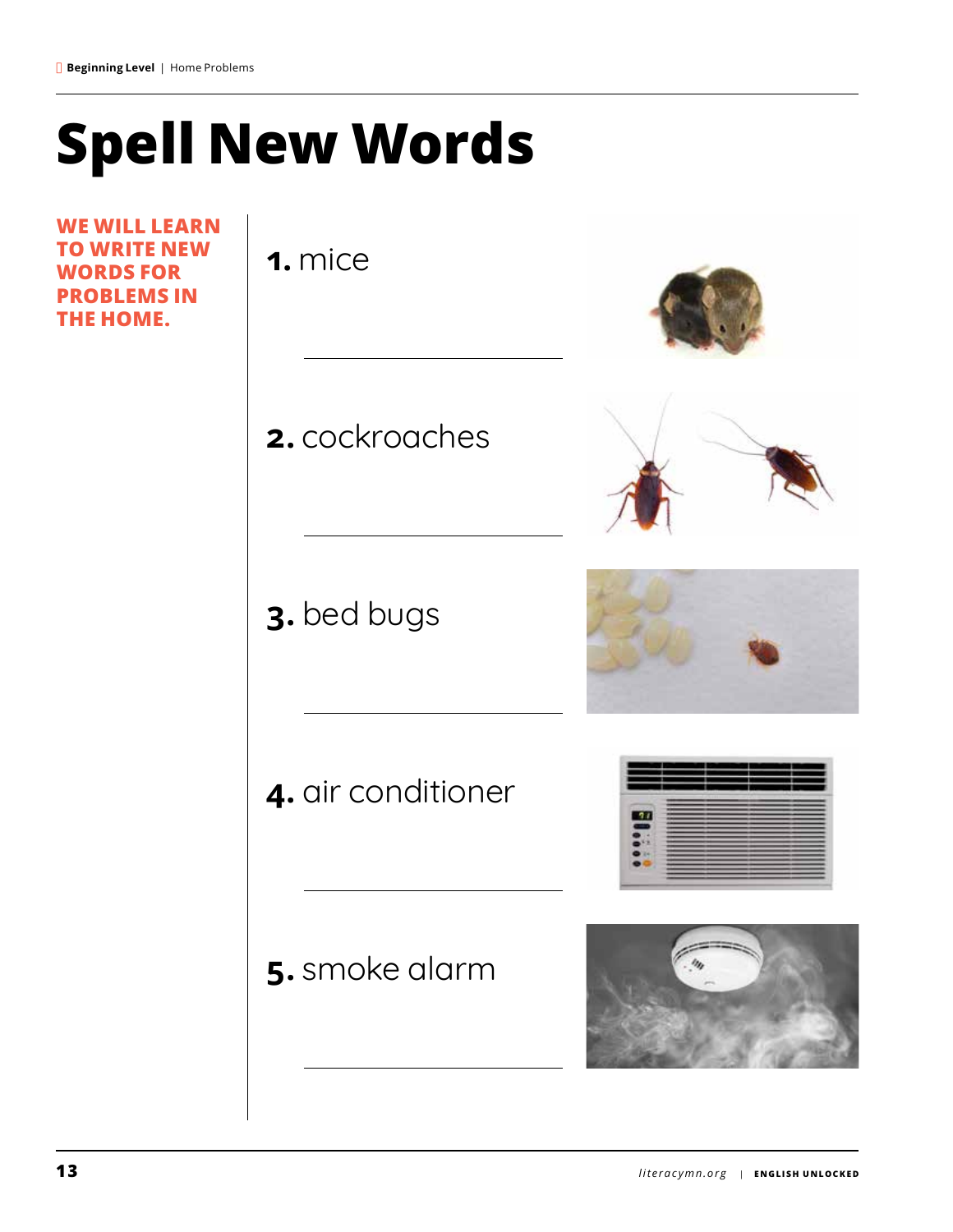### **Conversation**

**WE WILL LEARN HOW TO TALK ABOUT PROBLEMS IN YOUR HOME.**

| Hello?                        |                                                      |  |
|-------------------------------|------------------------------------------------------|--|
|                               | Hi. My name is                                       |  |
| What do you need?             |                                                      |  |
|                               | My smoke alarm is<br>not working. Can<br>you fix it? |  |
| Yes, I can do it<br>tomorrow. |                                                      |  |
|                               | Thank you.<br>Goodbye.                               |  |
|                               |                                                      |  |
|                               |                                                      |  |
|                               |                                                      |  |
|                               | <b>Vocabulary:</b>                                   |  |
|                               | heat<br>hot water<br>air conditioner<br>smoke alarm  |  |
|                               | toilet                                               |  |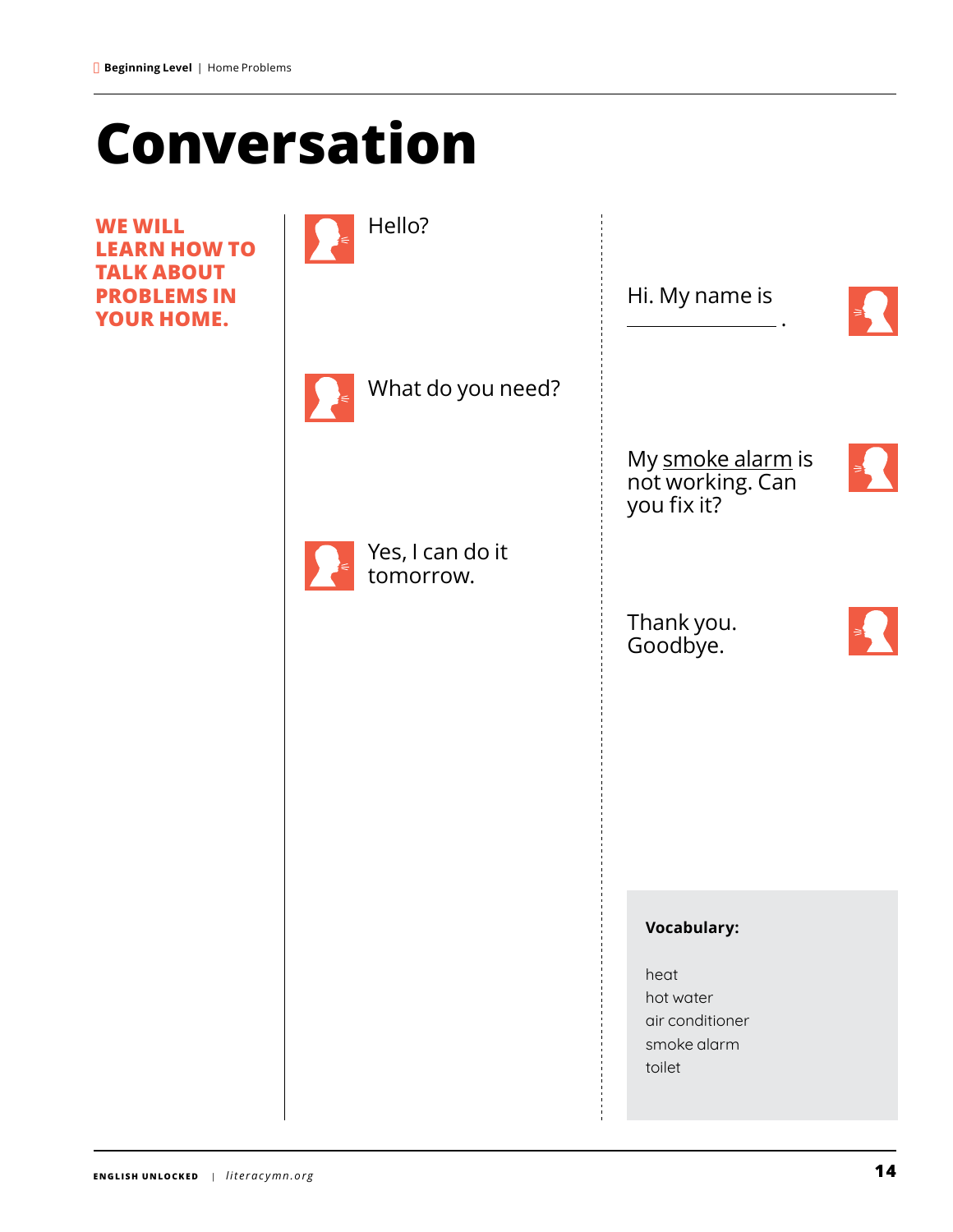### **Letter Sounds and Words**

Τ

т

**WE WILL LEARN TO READ AND SPELL NEW WORDS.**

 $\Box$ 

| Write the missing letter | <b>Syllables</b> | Copy and say the word |
|--------------------------|------------------|-----------------------|
| 1. $eep$                 |                  |                       |
| $2.$ __ ire              |                  |                       |
| $3.$ $\equiv$ ice        |                  |                       |
| $4.$ $\qquad$ anager     |                  |                       |
| $5.$ $\qquad$ eed        |                  |                       |
| 6. ge _ ri _             |                  |                       |
| $7.$ alar $\_\_$         |                  |                       |
| $8.$ toile $\_\_$        |                  |                       |
| $9.$ slee $\_\_$         |                  |                       |
| 10. apartmen___          |                  |                       |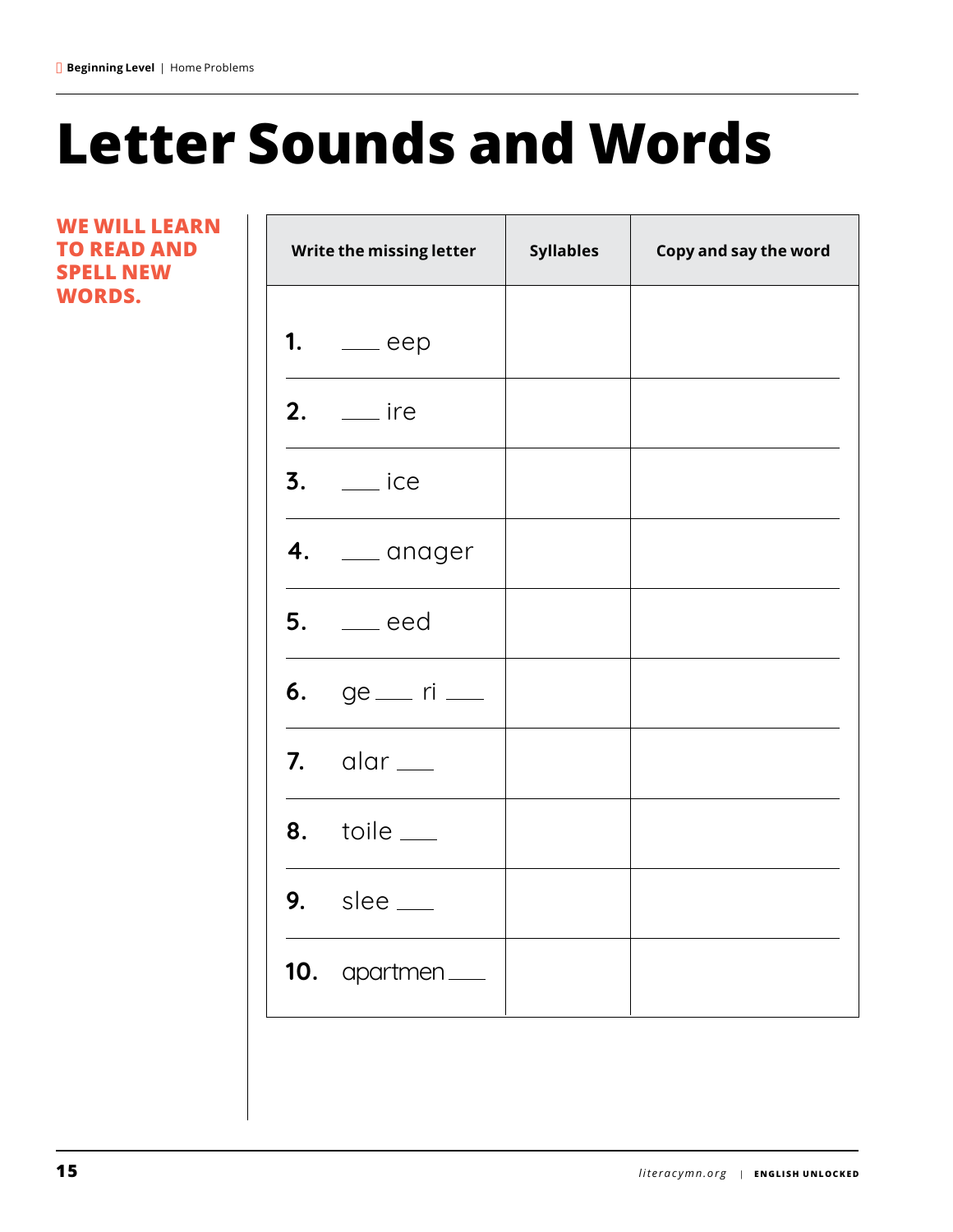### **Conversation**

**WE WILL LEARN HOW TO TALK ABOUT PROBLEMS IN YOUR HOME.**

| Hello?                             |                                                                |  |
|------------------------------------|----------------------------------------------------------------|--|
|                                    | Hi. This is                                                    |  |
| What do you need?                  |                                                                |  |
|                                    | There are mice in<br>my apartment. Can<br>you get rid of them? |  |
| I think I can come on<br>Saturday. |                                                                |  |
|                                    | On Saturday? Okay.<br>Thank you.                               |  |
|                                    |                                                                |  |
|                                    |                                                                |  |
|                                    | <b>Vocabulary:</b>                                             |  |
|                                    | cockroaches<br>bed bugs                                        |  |
|                                    |                                                                |  |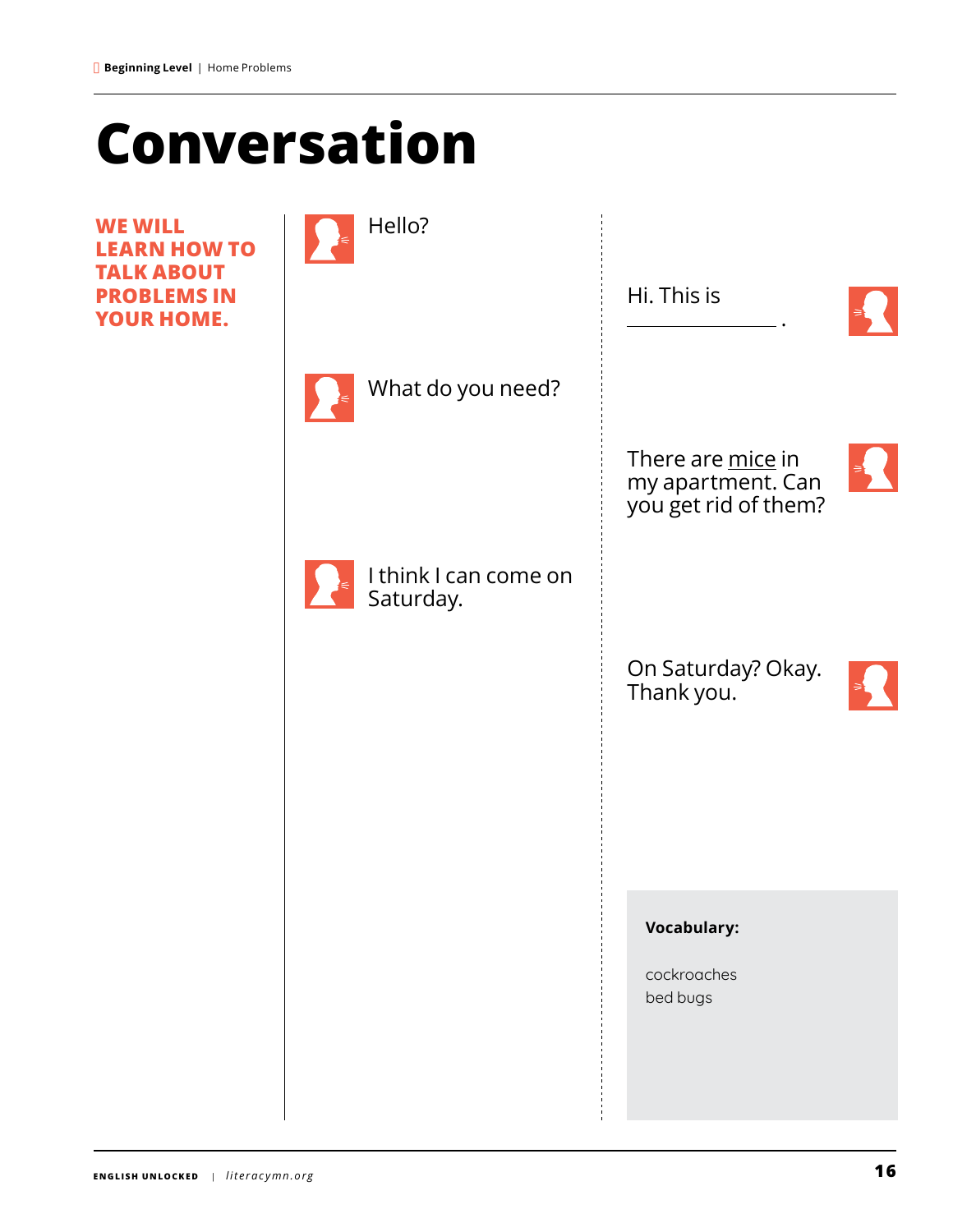## **Read for Details**

**WE WILL READ AND ANSWER QUESTIONS ABOUT THE STORY.**

### **Who** = about a **person**

- **1. Who** is Mark's daughter?
- **2. Who** does Mark call?
- **3. Who** hears the beep?

### **Where** = about a **place**

- **4. Where** does Mark live?
- **5. Where** do they sleep?

### **When** = about a **time** or **date**

- **6. When** does the manager want to come?
- **7. When** does Mark want the manager to come?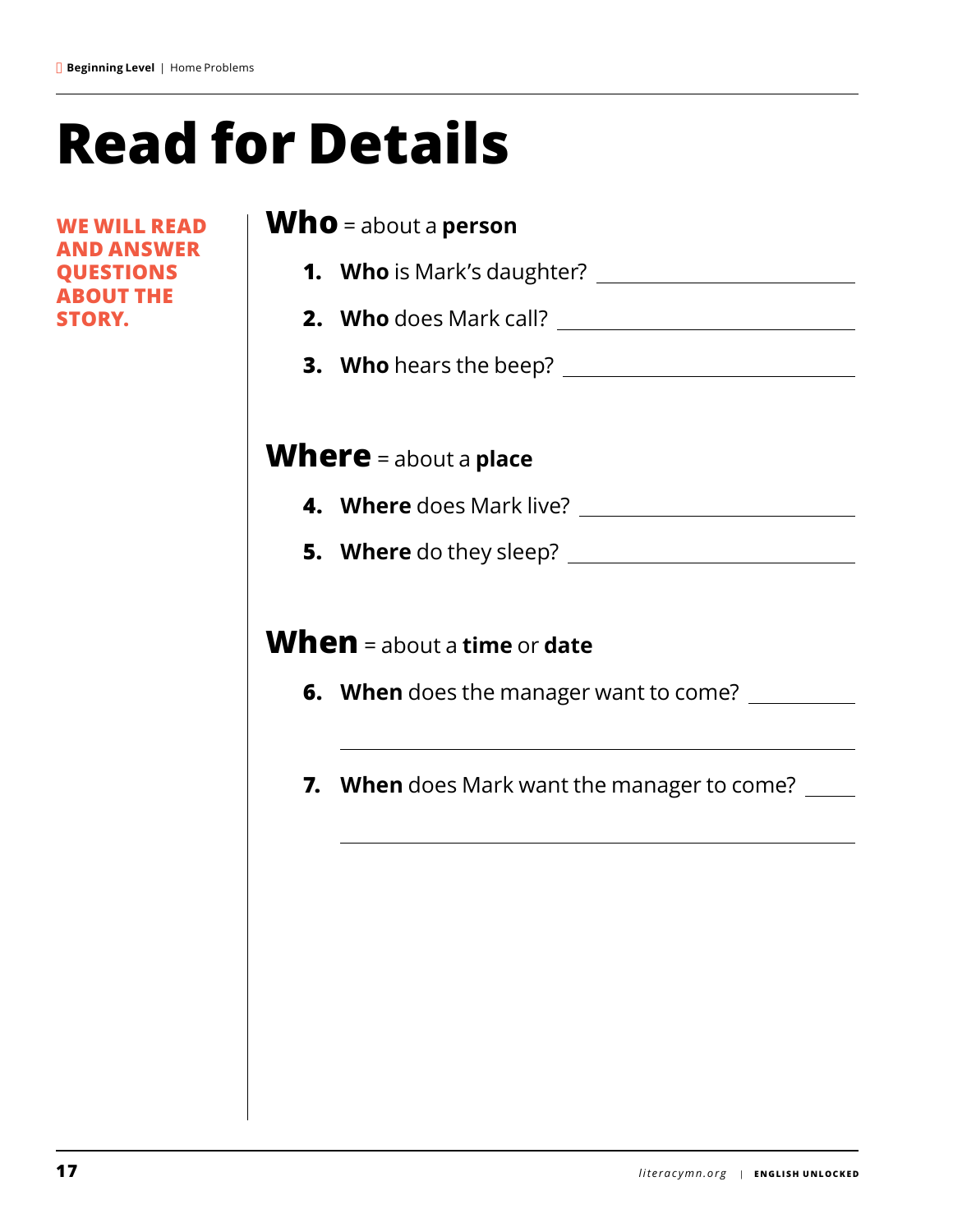### **Leave a Message**

**WE WILL LEARN TO LEAVE A MESSAGE ABOUT A HOUSING PROBLEM.**

| <u> 1989 - Johann Stoff, amerikansk politiker (d. 1989)</u> |  |
|-------------------------------------------------------------|--|
|                                                             |  |
|                                                             |  |
|                                                             |  |
| When can you fix this? Please call me. Again, my phone      |  |
|                                                             |  |
|                                                             |  |
|                                                             |  |
|                                                             |  |
|                                                             |  |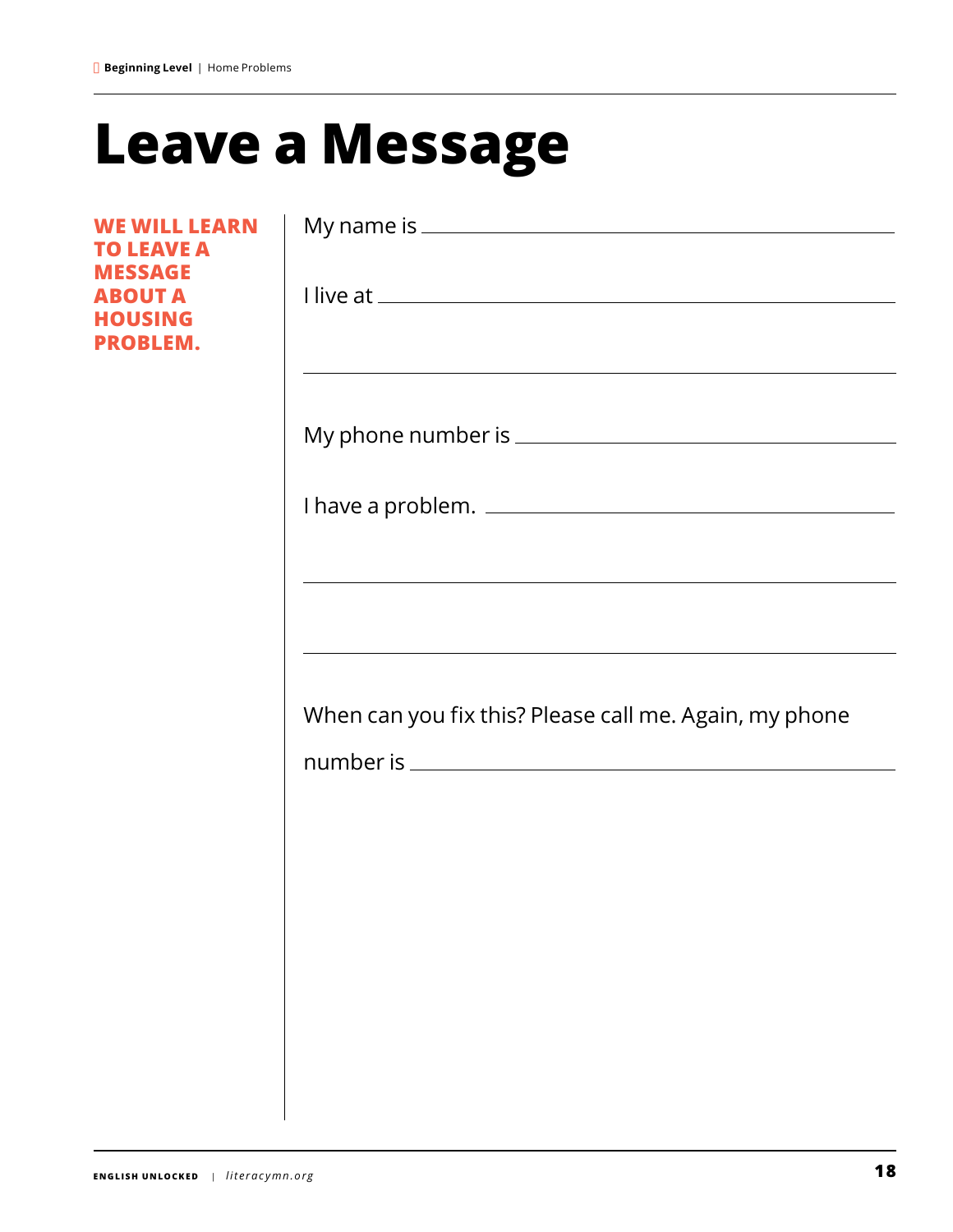## **Reading Test Practice**

**WE WILL PRACTICE TEST JESTIONS. WE WILL READ AND TALK ABOUT HOUSING PROBLEMS.**

Silvia and George live in an apartment in Queens, New York. They like their apartment a lot because it has big windows. But it also has some problems. The stairs are broken and the neighbors are noisy. If the property manager can't fix these problems, they might find a different apartment.

- **1.** Why do they like the apartment?
	- **A.** It's in Queens, NY.
	- **B.** It has big windows.
	- **C.** The stairs are broken.
	- **D.** The neighbors are noisy.
- **2.** What's the problem?
	- **A.** The apartment is small.
	- **B.** The sink is broken.
	- **C.** The toilet is leaking.
	- **D.** The stairs are broken.

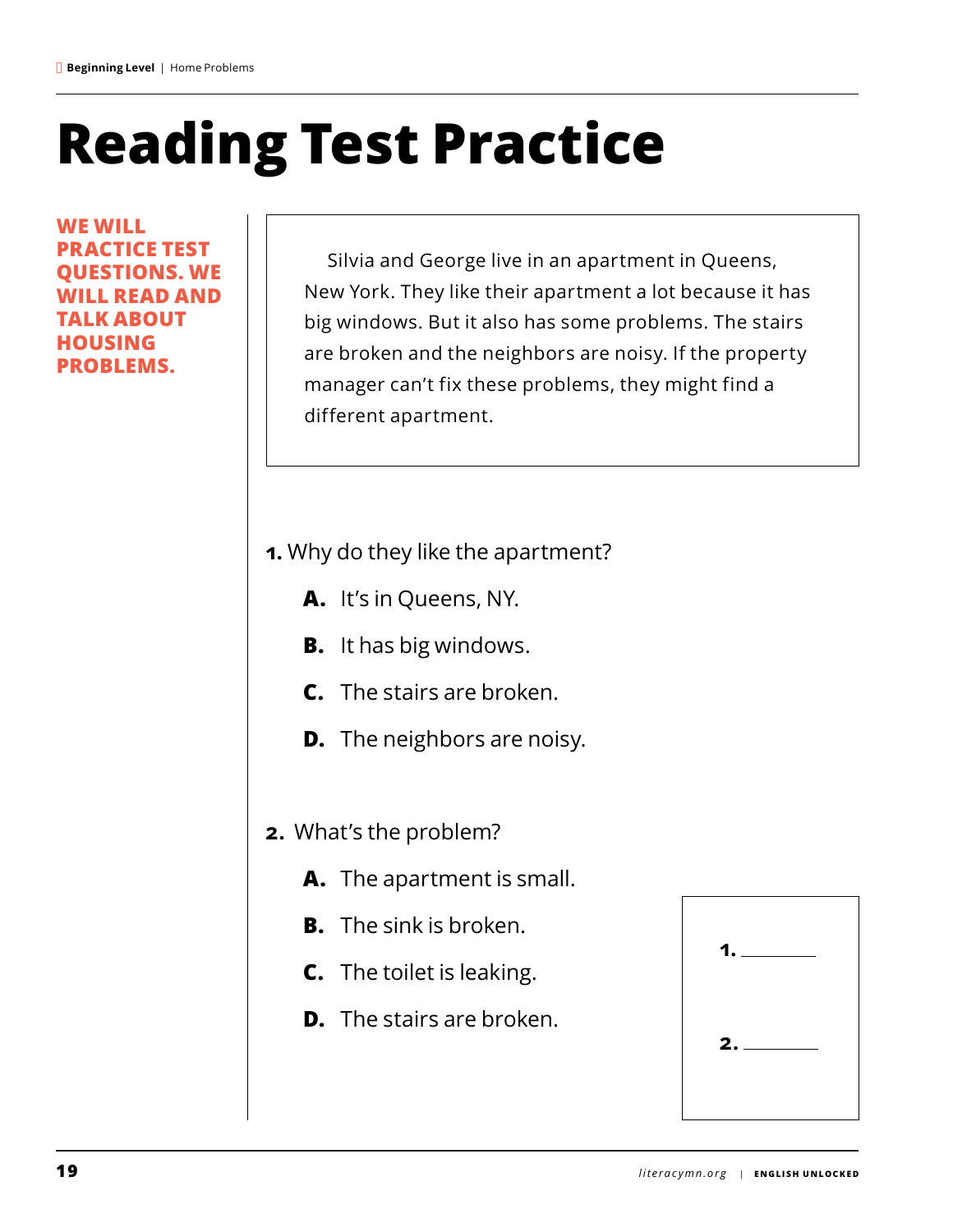### **Question Words**

**WE WILL LEARN QUESTION WORDS FOR PEOPLE AND THINGS.**

| George         | landlord |          | stairs       |
|----------------|----------|----------|--------------|
| windows        |          | toilet   | alarm        |
| neighbors      |          | mice     | Silvia       |
| water          |          | daughter | manager      |
|                |          |          |              |
| Who?           |          |          | <b>What?</b> |
| $Who = person$ |          |          | What = thing |
|                |          |          |              |
|                |          |          |              |
|                |          |          |              |
|                |          |          |              |
|                |          |          |              |
|                |          |          |              |
|                |          |          |              |
|                |          |          |              |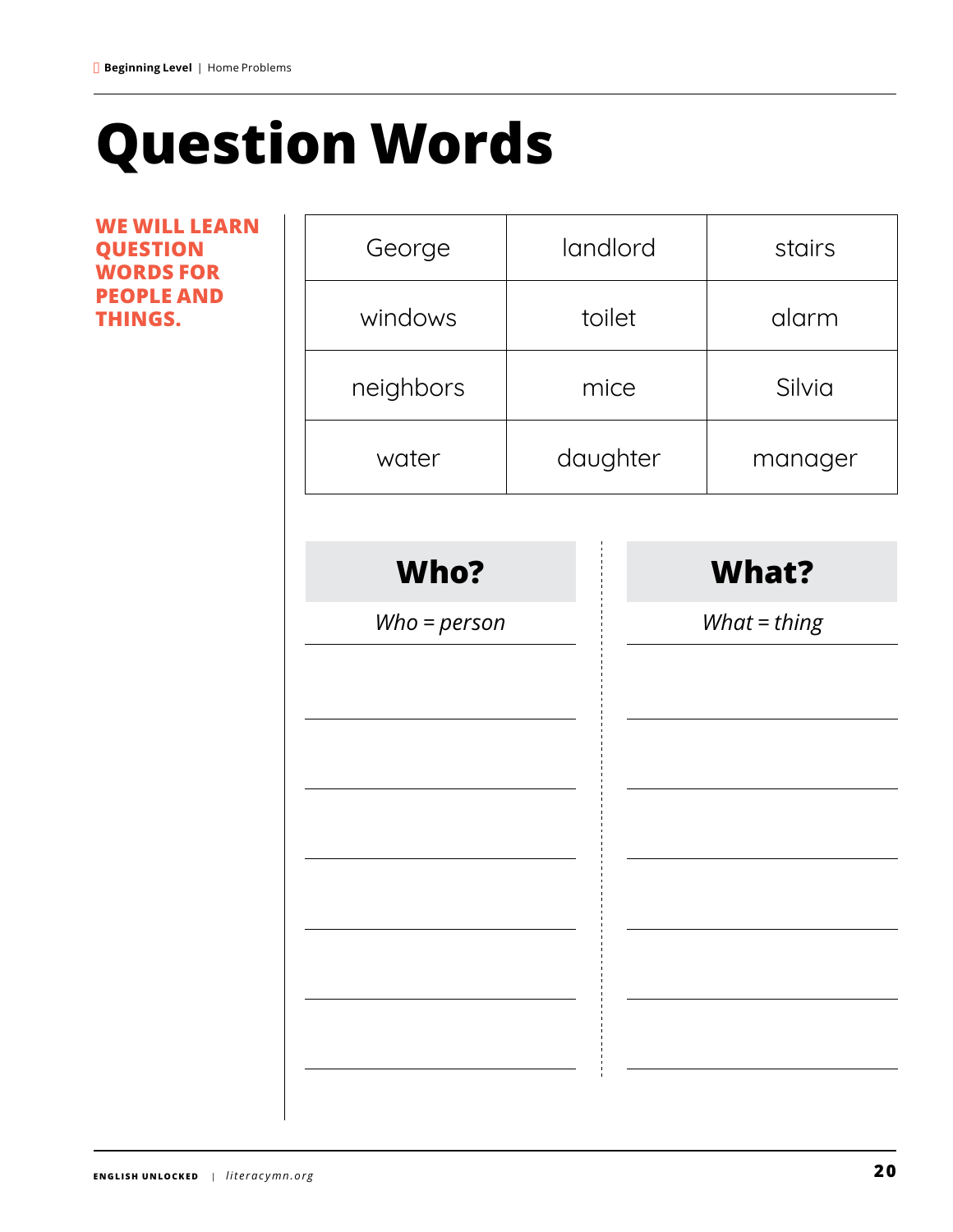### **New Words**

**WE WILL LEARN NEW WORDS AND SENTENCES ABOUT PROBLEMS IN A HOME.**

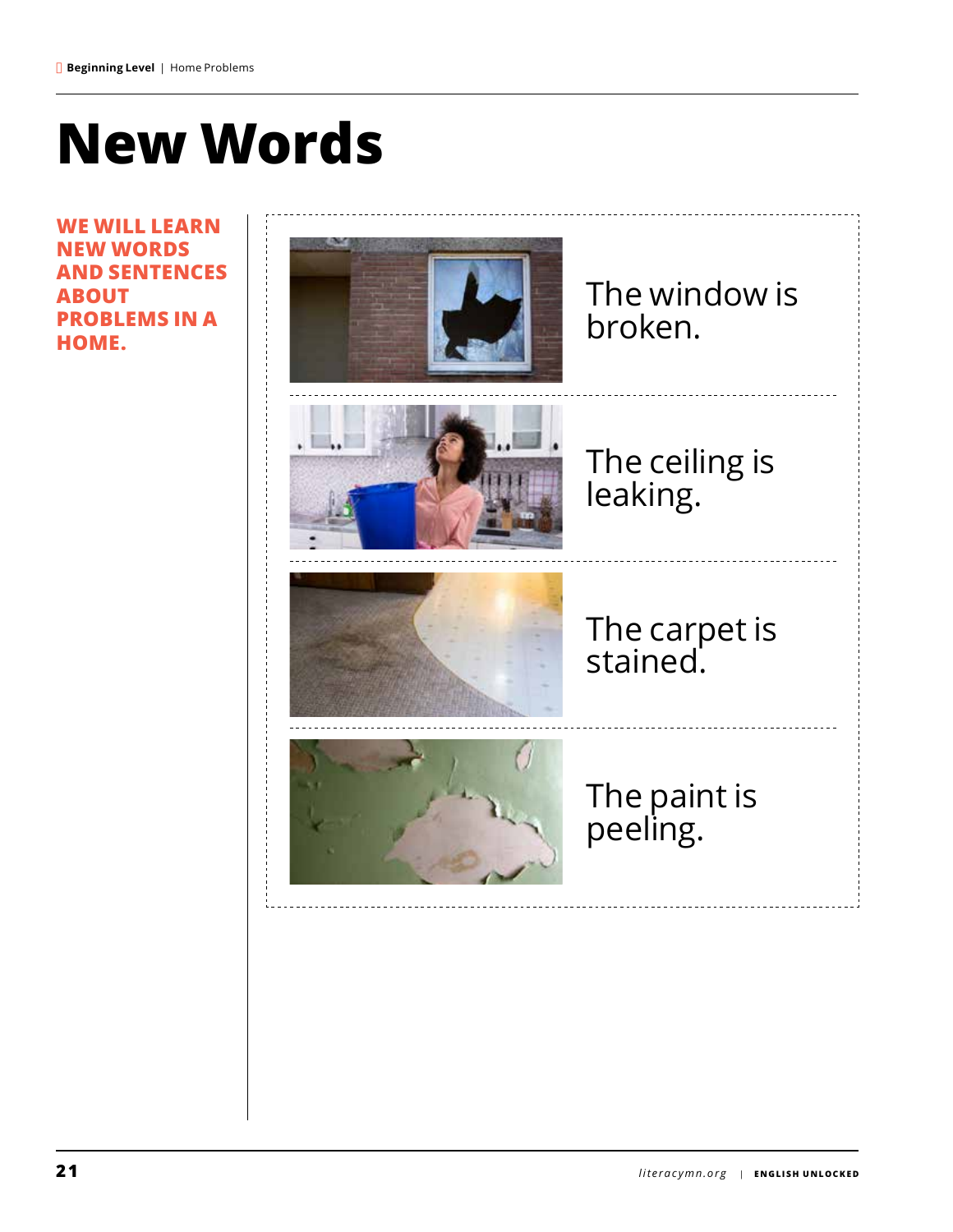### **Grammar Patterns**

, . . . . . . . . . . . . . . .

**WE WILL LEARN HOW TO TALK ABOUT PROBLEMS IN OUR HOME.**

|                     | The ____________<br>is broken. |
|---------------------|--------------------------------|
|                     |                                |
| What's the problem? | The $\_\_$<br>is broken.       |
|                     |                                |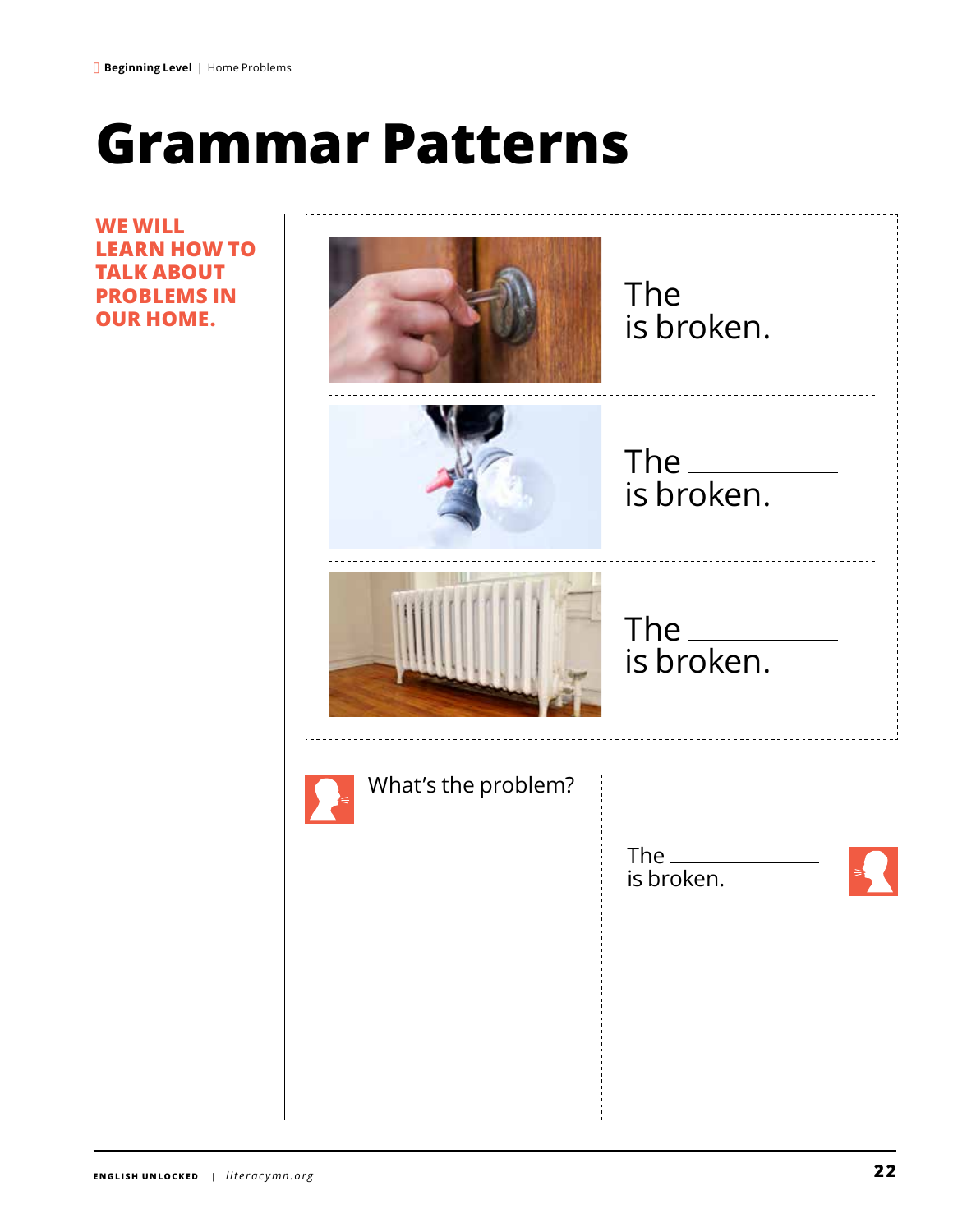### **Grammar Patterns**

**WE WILL LEARN HOW TO TALK ABOUT PROBLEMS IN OUR HOME.**

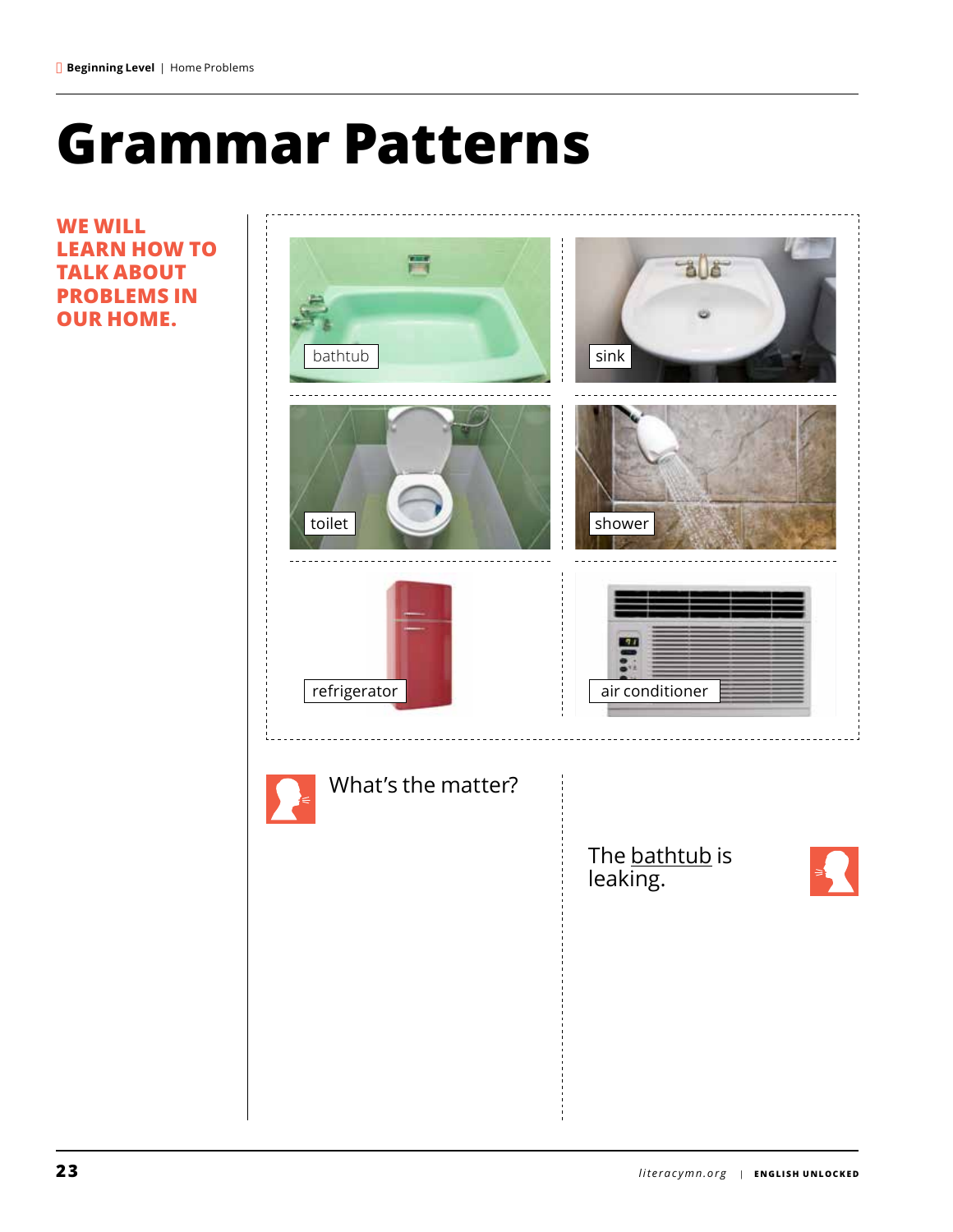### **Conversation**

**WE WILL LEARN HOW TO TALK ABOUT PROBLEMS IN YOUR HOME.**

| Good morning.                 |                                                                                         |
|-------------------------------|-----------------------------------------------------------------------------------------|
|                               | Hello. This is                                                                          |
| How can I help you?           |                                                                                         |
|                               | The ceiling is leaking<br>in the kitchen. When<br>can you fix it?                       |
| I can come over on<br>Friday. |                                                                                         |
|                               | Friday? Okay.<br>Thanks.                                                                |
|                               |                                                                                         |
|                               |                                                                                         |
|                               | <b>Vocabulary:</b>                                                                      |
|                               | sink<br>key<br>light<br>shower<br>furnace<br>refrigerator<br>air conditioner<br>leaking |
|                               |                                                                                         |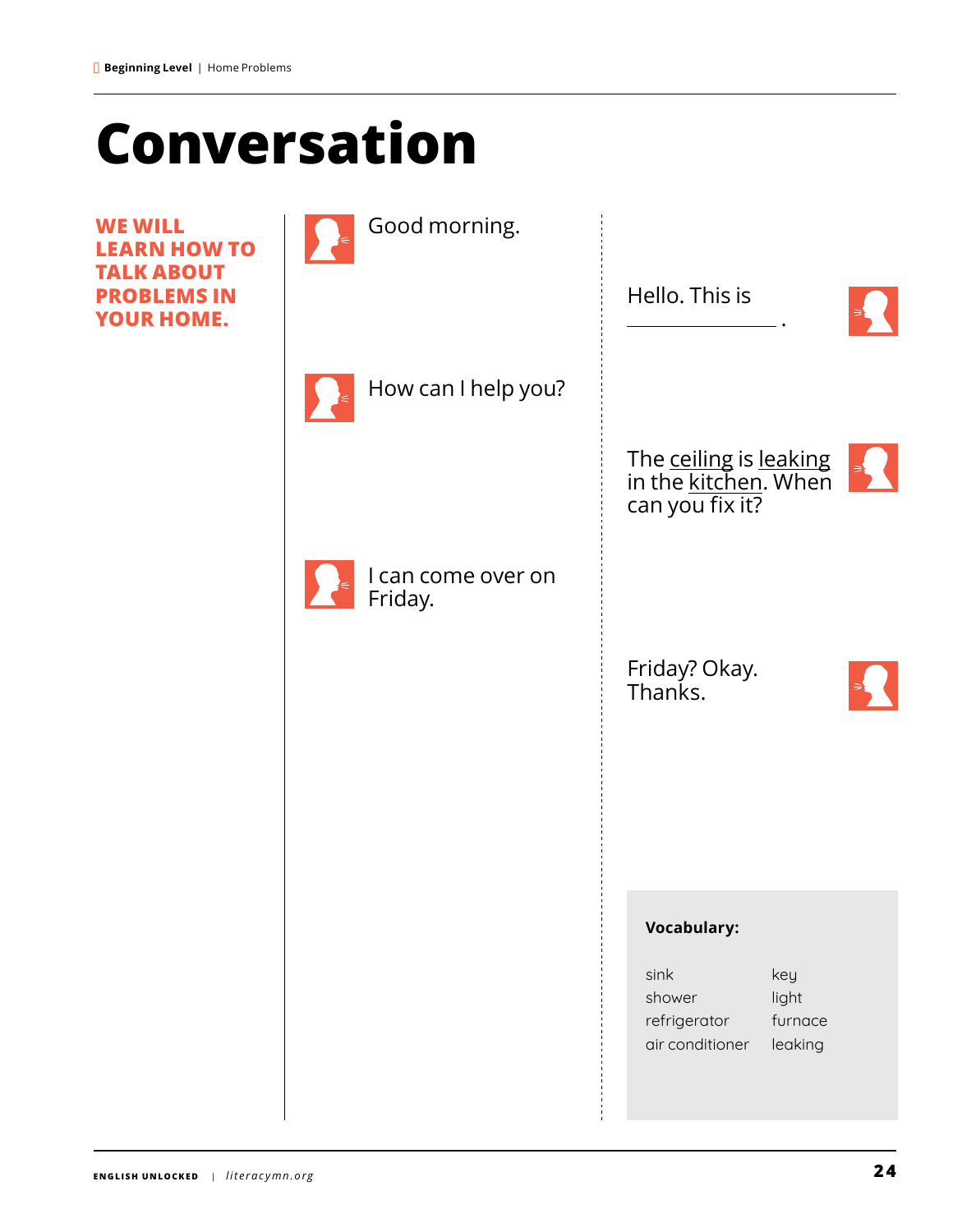### **Read for Details**

**WE WILL READ TO FIND INFORMATION. WE WILL ANSWER QUESTIONS THAT START WITH "WHY."**

| We use | to ask questions about reasons. |
|--------|---------------------------------|
|        |                                 |

**1.** Why do Mark and Margo wake up?

**2.** Why is the smoke alarm beeping?

**3.** Why is Margo tired in the morning?

**4.** Why does Mark want the apartment manager to come today?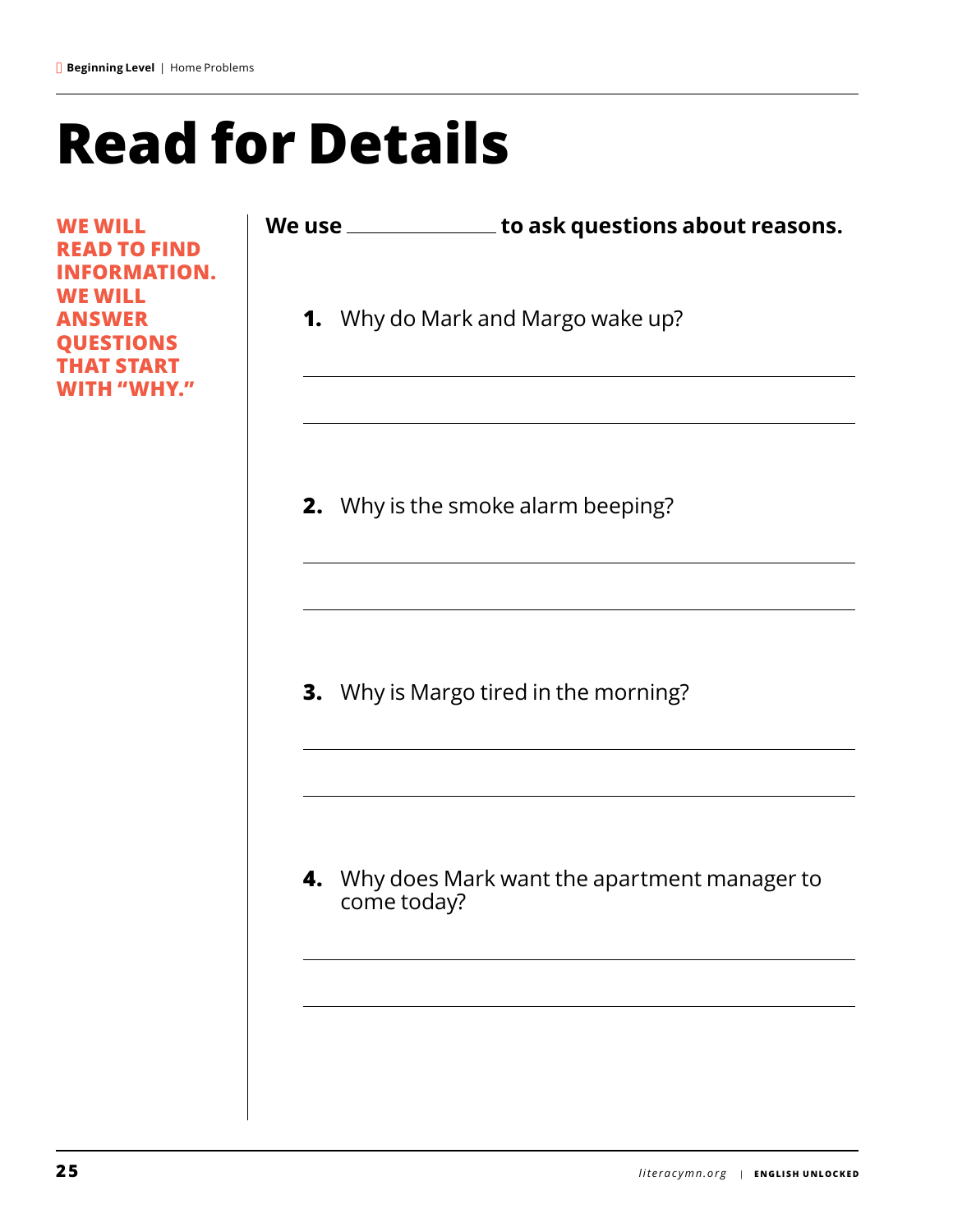### **Now You Write**

**WE WILL PRACTICE REMEMBERING AND WRITING THE SENTENC WE LEARNED.**

|                       |  | ₹ |
|-----------------------|--|---|
|                       |  |   |
|                       |  |   |
| $\blacktriangleright$ |  |   |
|                       |  |   |
|                       |  |   |
|                       |  |   |
|                       |  |   |
|                       |  |   |
|                       |  |   |

 $\overline{\phantom{a}}$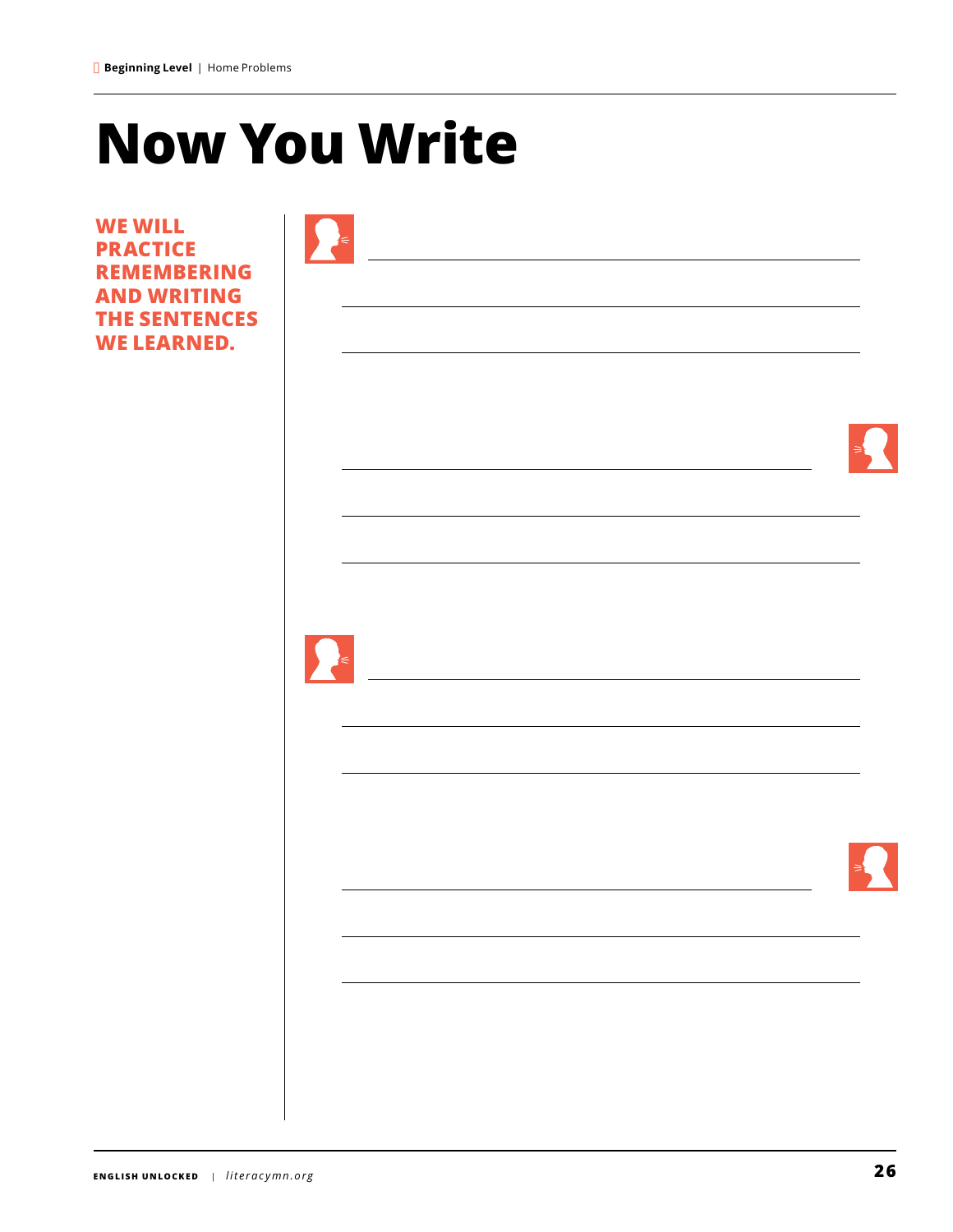### **Property Management Letter**

**WE WILL LEARN TO READ AND UNDERSTAND A LETTER FROM THE APARTMENT MANAGER.**

### **NOTICE**

We will spray your apartment for cockroaches. We will come on **10/16** between **1:00-4:00 p.m.**

**Before** we spray…

- **1:** Remove all food and dishes from the cupboards.
- **2:** Empty all the drawers.
- **3:** Put everything on a table.
- **4:** Cover all food and dishes with a tablecloth or sheet.

**While** we spray…

- Leave the apartment.
- Take all animals out of the apartment.

**After** we spray…

- Stay out of the apartment for 3-4 hours.
- Wash the cupboards and drawers.

#### **THANK YOU**

Lah Paw apartment manager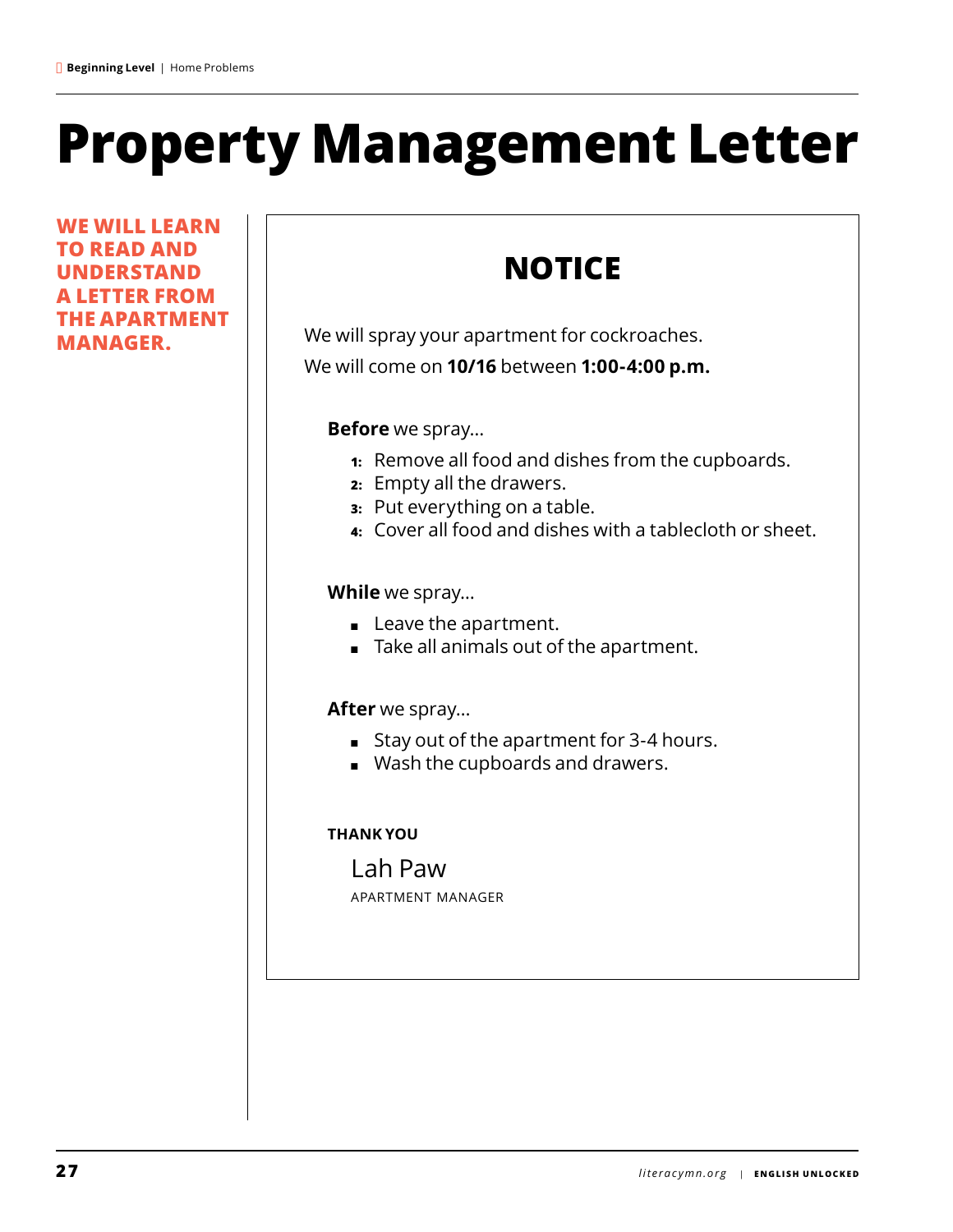### **Read for Details**

 $\overline{a}$ 

**WE WILL LEARN TO READ FOR SPECIFIC INFORMATION.**

#### **Circle the** *wh-* **question words.**

- **1.** Why do they need to spray?
- **2.** What time will they spray?
- **3.** What date will they spray?
- **4.** Who sent this notice?
- **5.** What do renters need to take out of the cupboards?
- **6.** Why do you think people and animals need to leave when they spray?
- **7.** The notice says you can cover the table with a sheet. Where do you usually put a sheet?

| <b>BEFORE</b> | <b>WHILE</b> | <b>AFTER</b> |
|---------------|--------------|--------------|
|               |              |              |
|               |              |              |
|               |              |              |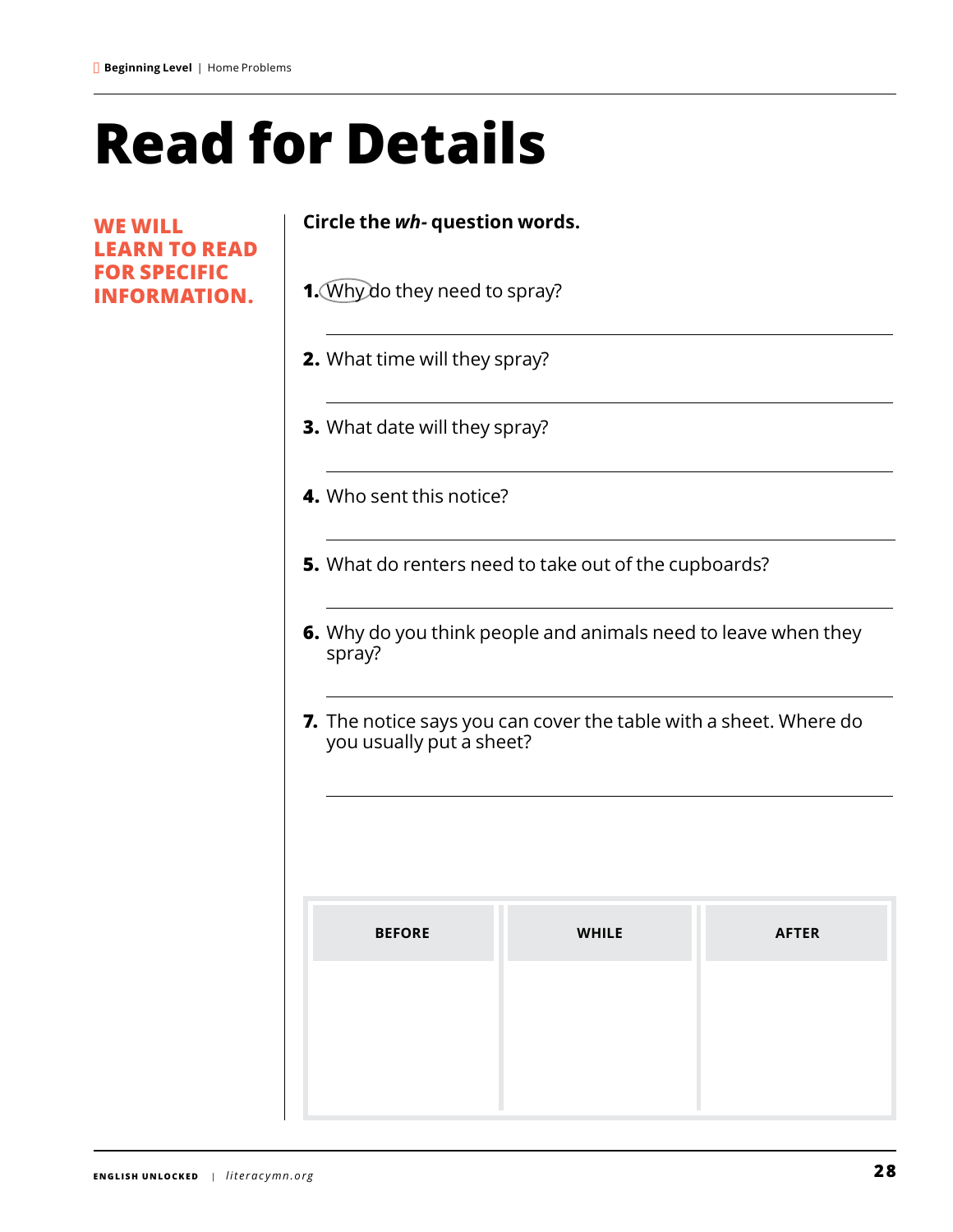### **Letter Sounds and Words**

**WE WILL LEARN TO READ AND SPELL NEW WORDS.**

Г

| Write the missing letter  | <b>Syllables</b> | Copy and say the word |
|---------------------------|------------------|-----------------------|
| $1.$ ___ otice            |                  |                       |
| $2.$ __ ime               |                  |                       |
| $3.$ $\qquad$ able        |                  |                       |
| $4.$ ___ rawer            |                  |                       |
| $5.$ $\_\_\_\$ ake        |                  |                       |
| $6. 00$ $-$               |                  |                       |
| 7. $\alpha$ nima $\alpha$ |                  |                       |
| $8. 60 -$                 |                  |                       |
| 9. $fi$ $-$               |                  |                       |
| $10.$ bathtu $\_\_$       |                  |                       |
|                           |                  |                       |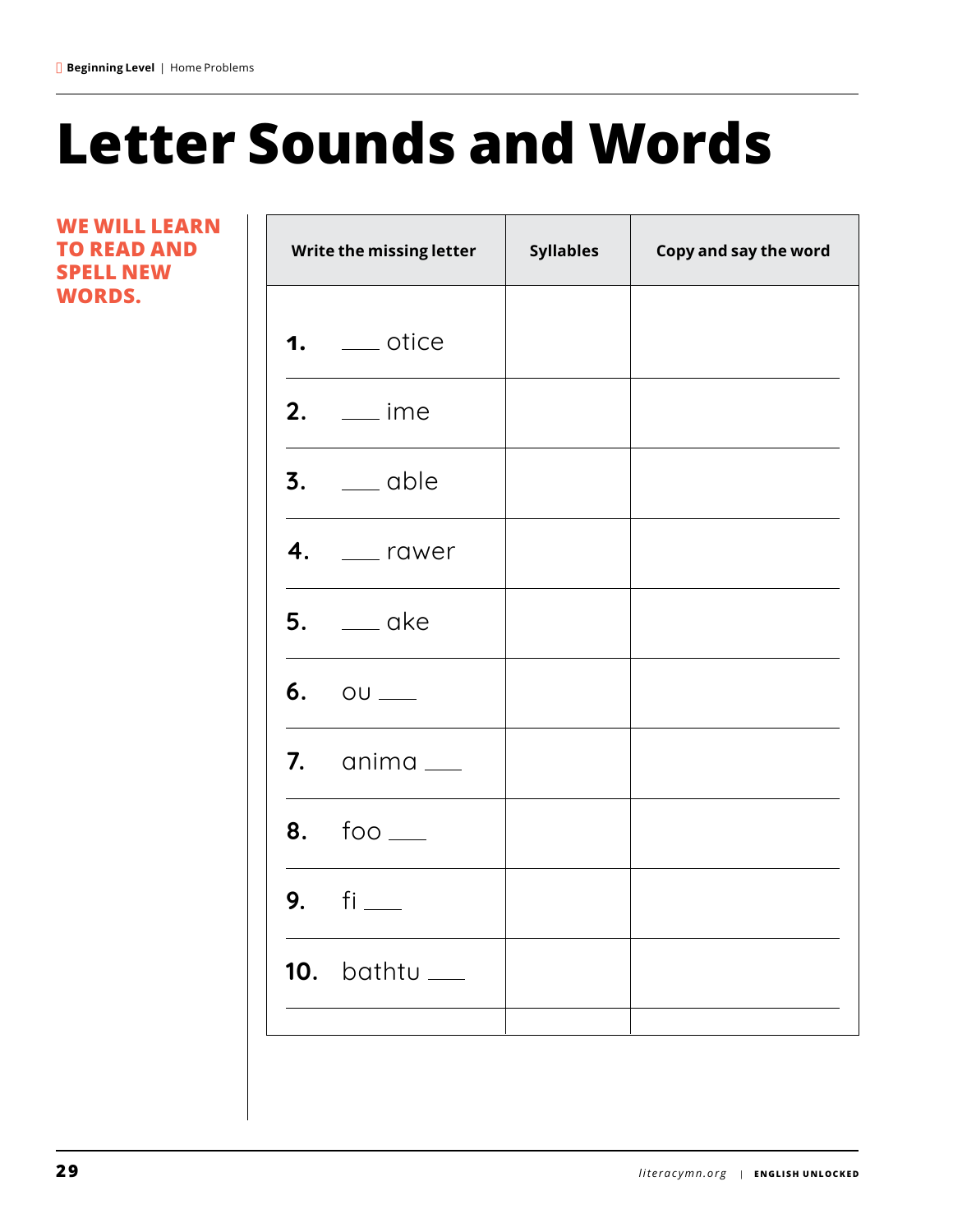### **Leave a Message**

**WE WILL LEARN TO LEAVE A MESSAGE ABOUT A HOUSING PROBLEM.**

|            | and the control of the control of the control of the control of the control of the control of the control of the |
|------------|------------------------------------------------------------------------------------------------------------------|
|            |                                                                                                                  |
|            | and the control of the control of the control of the control of the control of the control of the control of the |
|            |                                                                                                                  |
|            | When can you fix this? Please call me. Again, my phone                                                           |
|            |                                                                                                                  |
| Thank you. |                                                                                                                  |
|            |                                                                                                                  |
|            |                                                                                                                  |
|            |                                                                                                                  |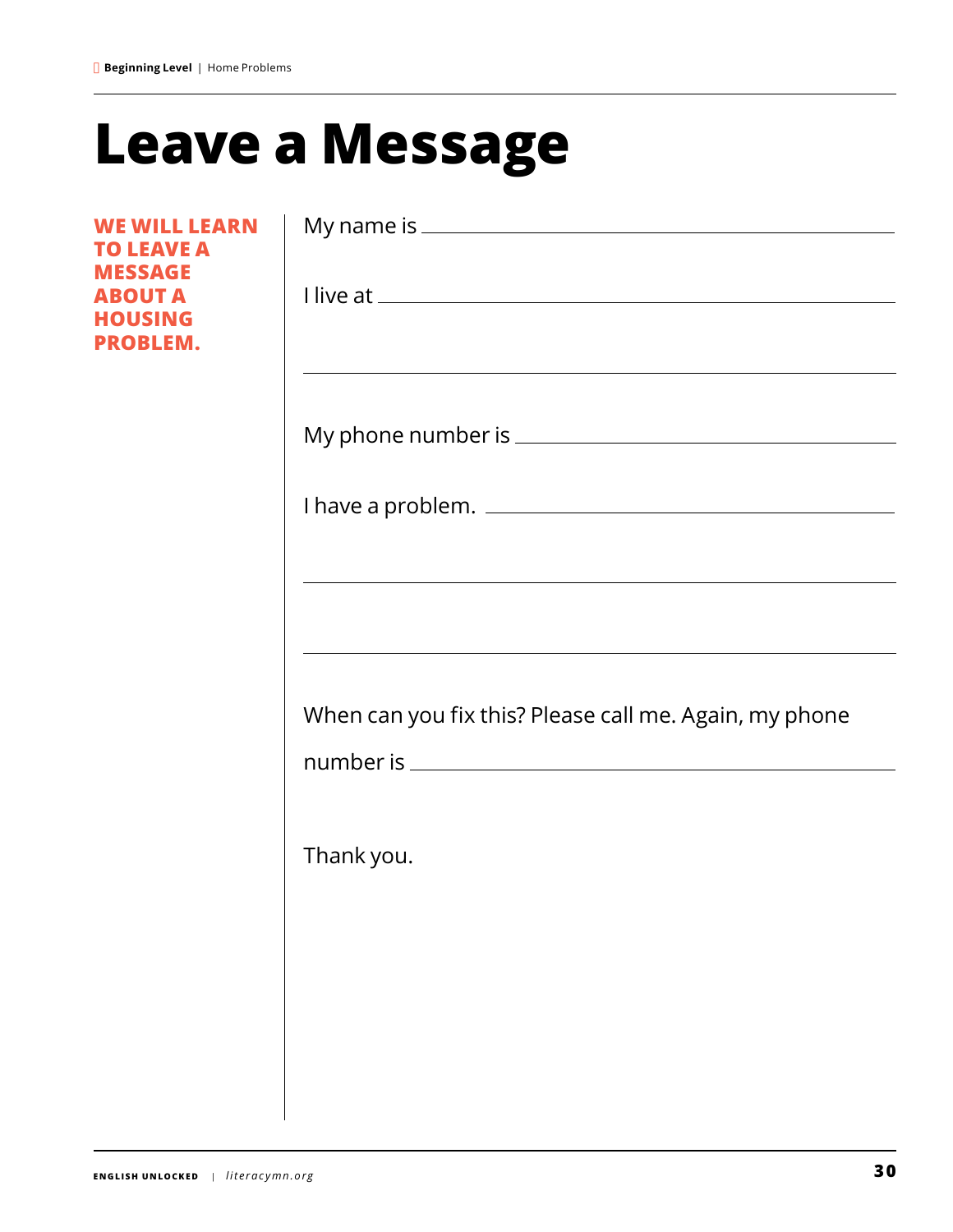## **Put It Together**

#### **WE WILL PRACTICE THE NEW WORDS BY SPEAKING, LISTENING AND WRITING.**

| <b>Renter's Name</b> | <b>Renter's Problem</b> | When will they fix it? |
|----------------------|-------------------------|------------------------|
|                      |                         |                        |
|                      |                         |                        |
|                      |                         |                        |
|                      |                         |                        |
|                      |                         |                        |
|                      |                         |                        |
|                      |                         |                        |
|                      |                         |                        |
|                      |                         |                        |
|                      |                         |                        |
|                      |                         |                        |
|                      |                         |                        |
|                      |                         |                        |
|                      |                         |                        |